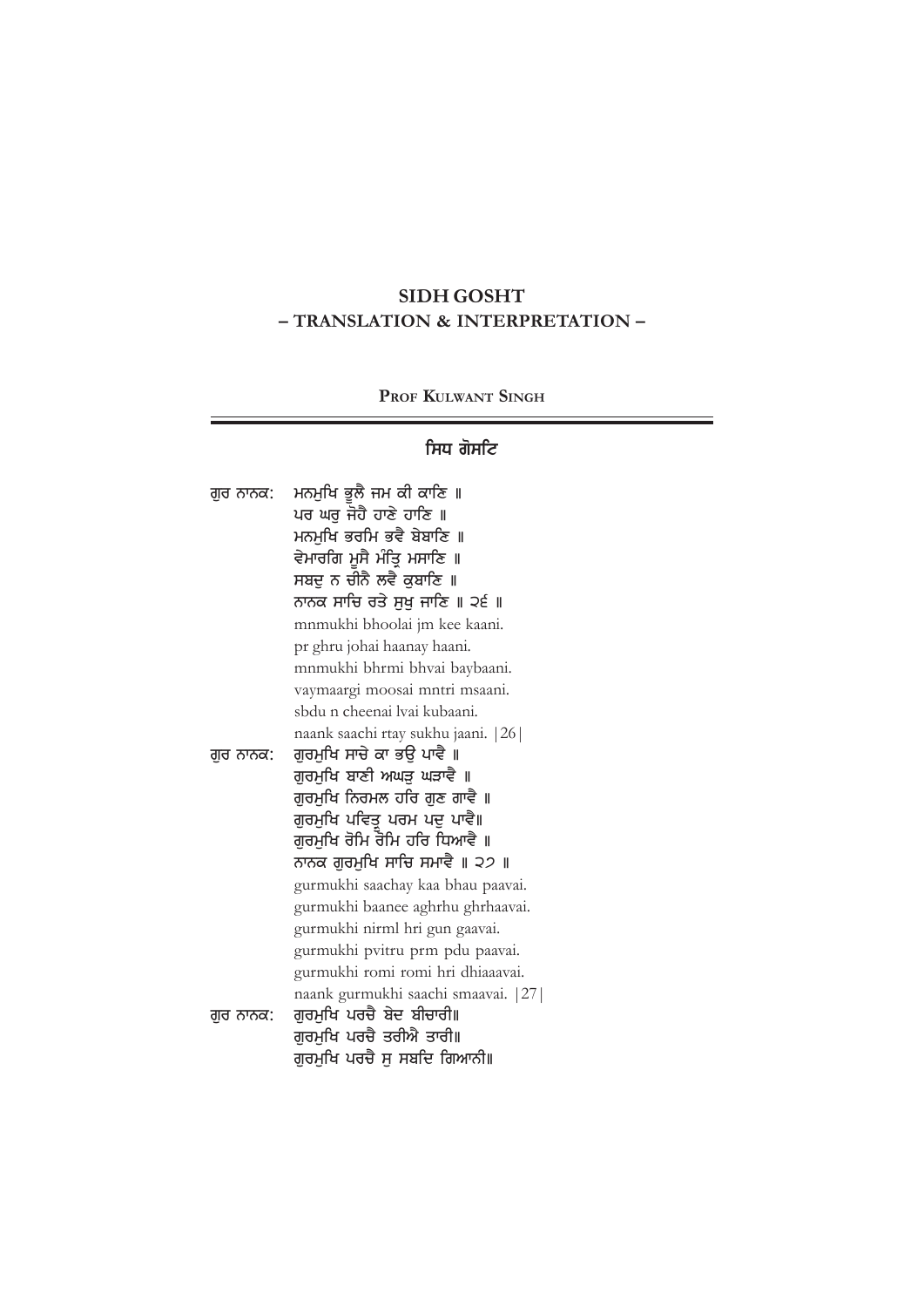### Part III

In continuation of translation of Pauri/ Stanza 1 to 13 and 14 to 25 published in Oct-Dec 2021 & Jan-March 2022 issues of *Abstracts of Sikh Studies*.

– Editor

### **Sidh Gost**

Guru Nanak: The (Manmukh) Egoist goes astray in life, He gets victimized and dies unregenerate, He seeks shelter under his own egotistic self, Which proves to be a bad bargain indeed. Entangled and ensnared in his own ego, He loses his sense of direction. Having gone astray, he feels cheated at last, Like one chanting incantations (Mantras) in a crematorium in vain. Having never uttered the Guru's sacred word, He keeps on uttering foul language, Nanak, enduring happiness comes through, Reflection on the Divine Lord's Name. ||26|| Guru Nanak: Gurmukh (The Guru-inspired) is a seeker, Who is humble and God-Fearing. Gurmukh is a completely streamlined person, Who minds his words and expression before speaking. Gurmukh is a man/ person with a faith, Who recites the hymns of the immaculate Divine. Gurmukh is one among the fortunate / Select, Who acquires the status of being sacred and revered. Gurmukh is rarest among the rare, Every pore of whose body reverberates with the sacred Name. Such a distinct person is Gurmukh, Nanak, Who is in complete communion with the Divine.  $||27||$ Guru Nanak: Gurmukh (Guru Inspired) develops a bond with the Divine, His wisdom is at par with the knowledge of Vedas. Gurmukh, by bonding with the Divine,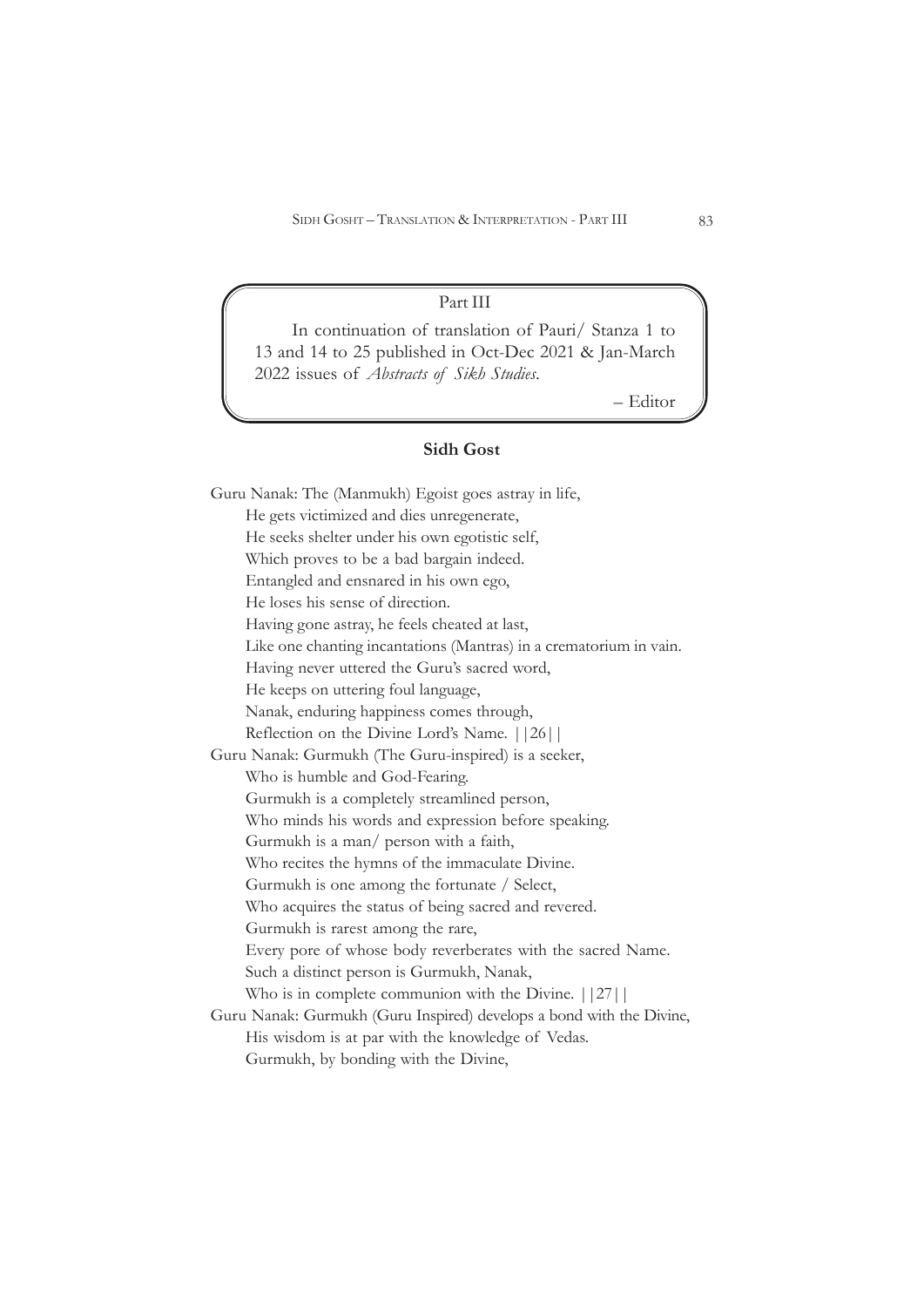ਗਰਮਖਿ ਪਰਚੈ ਅੰਤਰ ਬਿਧਿ ਜਾਨੀ॥ ਗਰਮਖਿ ਪਾਈਐ ਅਲਖ ਅਪਾਰ॥ ਨਾਨਕ ਗਰਮਖਿ ਮਕਤਿ ਦਆਰ ॥ ੨੮ ॥ gurmukhi prchai bayd beechaaree. gurmukhi prchai treeaai taaree. gurmukhi prchai su sbdi giaanee. gurmukhi prchai antr bidhi jaanee. gurmukhi paaeeAai Alkh Apaaru. naank gurmukhi mukti duaaaru. |28| ਗਰ ਨਾਨਕ: ਗਰਮਖਿ ਅਕਥ ਕਥੈ ਬੀਚਾਰਿ ॥ ਗਰਮਖਿ ਨਿਬਹੈ ਸਪਰਵਾਰਿ ॥ ਗਰਮਖਿ ਜਪੀਐ ਅੰਤਰਿ ਪਿਆਰਿ॥ ਗਰਮਖਿ ਪਾਈਐ ਸਬਦਿ ਅਚਾਰਿ॥ ਸਬਦਿ ਭੇਦਿ ਜਾਣੈ ਜਾਣਾਈ॥ ਨਾਨਕ ਹੳਮੈ ਜਾਲਿ ਸਮਾਈ ॥੨੯॥ gurmukhi Akthu kthai beechaari. gurmukhi nibhai sprvaari. gurmukhi jpeeAai ANtri piAaari. gurmukhi paaEeeAai sbdi Achaari. sbdi bhaydi jaanai jaanaaEee. naank haumai jaali smaaEee. |29| ਗਰ ਨਾਨਕ: ਗਰਮਖਿ ਧਰਤੀ ਸਾਚੈ ਸਾਜੀ ॥ ਤਿਸ ਮਹਿ ਓਪਤਿ ਖਪਤਿ ਸ ਬਾਜੀ ॥ ਗਰ ਕੈ ਸਬਦਿ ਰਪੈ ਰੰਗ ਲਾਇ ॥ ਸਾਚਿ ਰਤੳ ਪਤਿ ਸਿੳ ਘਰਿ ਜਾਇ ॥ ਸਾਚ ਸਬਦ ਬਿਨ ਪਤਿ ਨਹੀ ਪਾਵੈ॥ ਨਾਨਕ ਬਿਨ ਨਾਵੈ ਕਿੳ ਸਾਚਿ ਸਮਾਵੈ ॥੩੦॥ gurmukhi Dhrtee saachai saajee. tis mhi Aopti khpti su baajee. gur kai sbdi rpai rNgu laaei. saachi rtau pti siAu ghri jaaEi. saach sbd binu pti nhee paavai. naank binu naavai kiau saachi smaavai.|30| ਗਰ ਨਾਨਕ: ਗਰਮਖਿ ਅਸਟ ਸਿਧੀ ਸਭਿ ਬਧੀ ॥ ਗਰਮਖਿ ਭਵਜਲ ਤਰੀਐ ਸਚ ਸਧੀ ॥ ਗਰਮਖਿ ਸਰ ਅਪਸਰ ਬਿਧਿ ਜਾਣੈ ॥ ਗਰਮਖਿ ਪਰਵਿਰਤਿ ਨਰਵਿਰਤਿ ਪਛਾਣੈ॥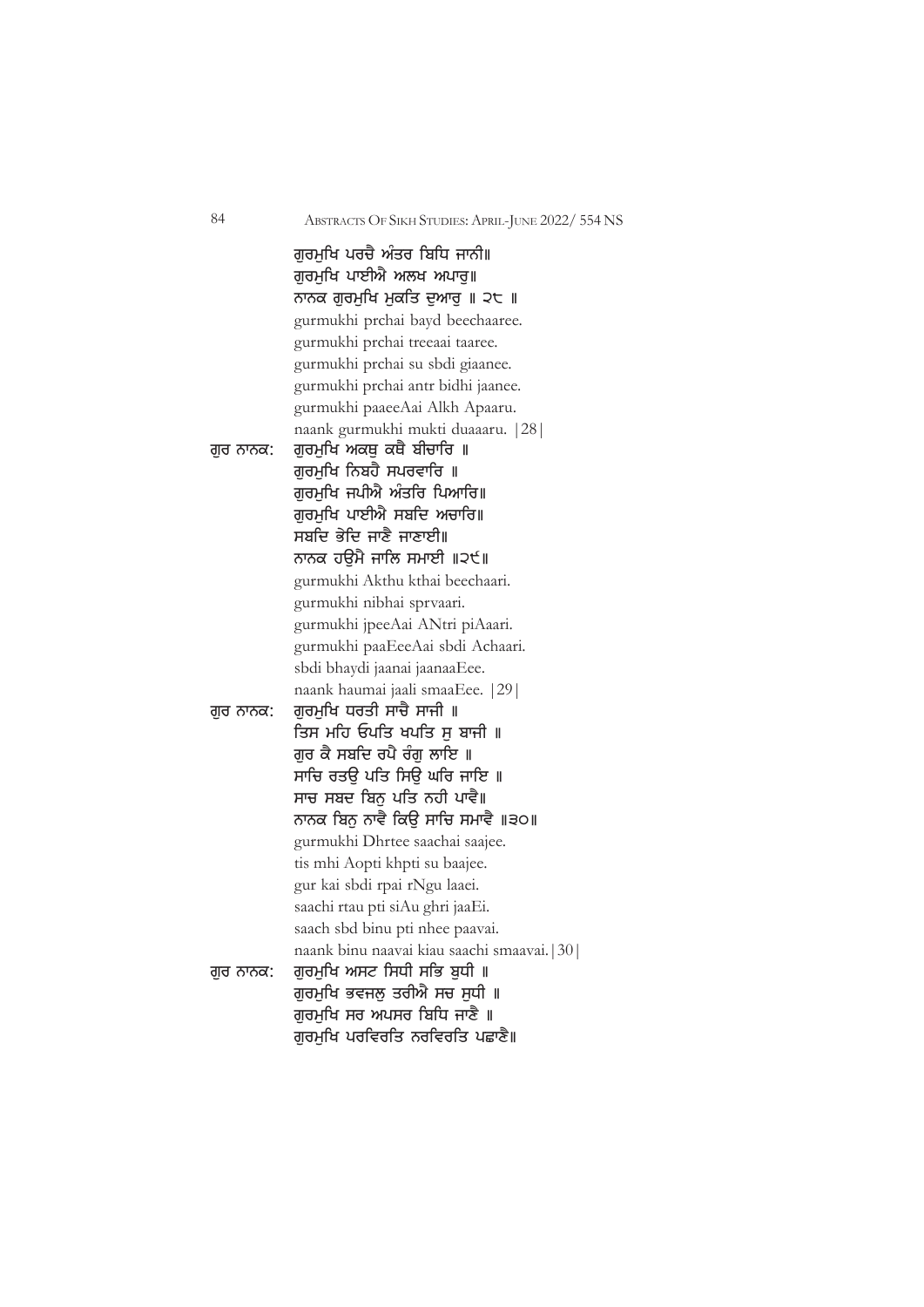Becomes empowered to swim across the worldly ocean, Gurmukh, by being one with the Divine, Becomes enlightened with Guru's sacred word. Gurmukh by being united with the Divine, Achieves self-realization of his own inner-self. Gurmukh alone is able to guage and realise, The profoundness of the inscrutable and Infinite Divine. Such a Gurmukh is liberated and emancipated, His is able to seek salvation indeed, say Nanak. ||28|| Guru Nanak: Gurmukh acquires the capability to articulate, The inexpressible majesty of the Divine, Gurmukh maintains his bond with Divine, Even while living the life a householder. Gurmukh keeps on meditating on Guru's Name, By keeping a relationship of love with the Divine. Gurmukh finds communion with the Divine, By uplifting his own character through Guru's word. Gurumukh is able to fathom the mystery of Guru's word, He also assists others to realize this mystique. Gurmukh cuts short the snares of egotistic self, He becomes one with the Divine, says Nanak.||29|| Guru Nanak: For a Gurmukh(s) to blossom and cultivate virtues, Has the Divine Lord created the planet earth. For a Gurmukh (s) to compete with and win the race, Has the Divine Lord invested life with vices like the weeds. Gurumukh(s) gets himself absorbed with Guru's word, With the sacred name he gets himself saturated. Gurmukh(s) being thoroughly satiated with truth, He proceeds to his Divine home with dignity. No one gets honoured in the Divine Court, Without meditation upon the Guru's Words. How can a human being unite with the Divine. Without cultivation of sacred Name, says Nanak. | | 30 | | Guru Nanak: Gurmukh (Traversing the Gurmat pathway) acquires the selfconfidence amounting to yogis' mastery over eight Sidhis,**<sup>7</sup>** He gets equipped with all sorts of wisdom. Gurmukh acquires the ability to swim across the worldly ocean, He learns to reflect and perceive truth.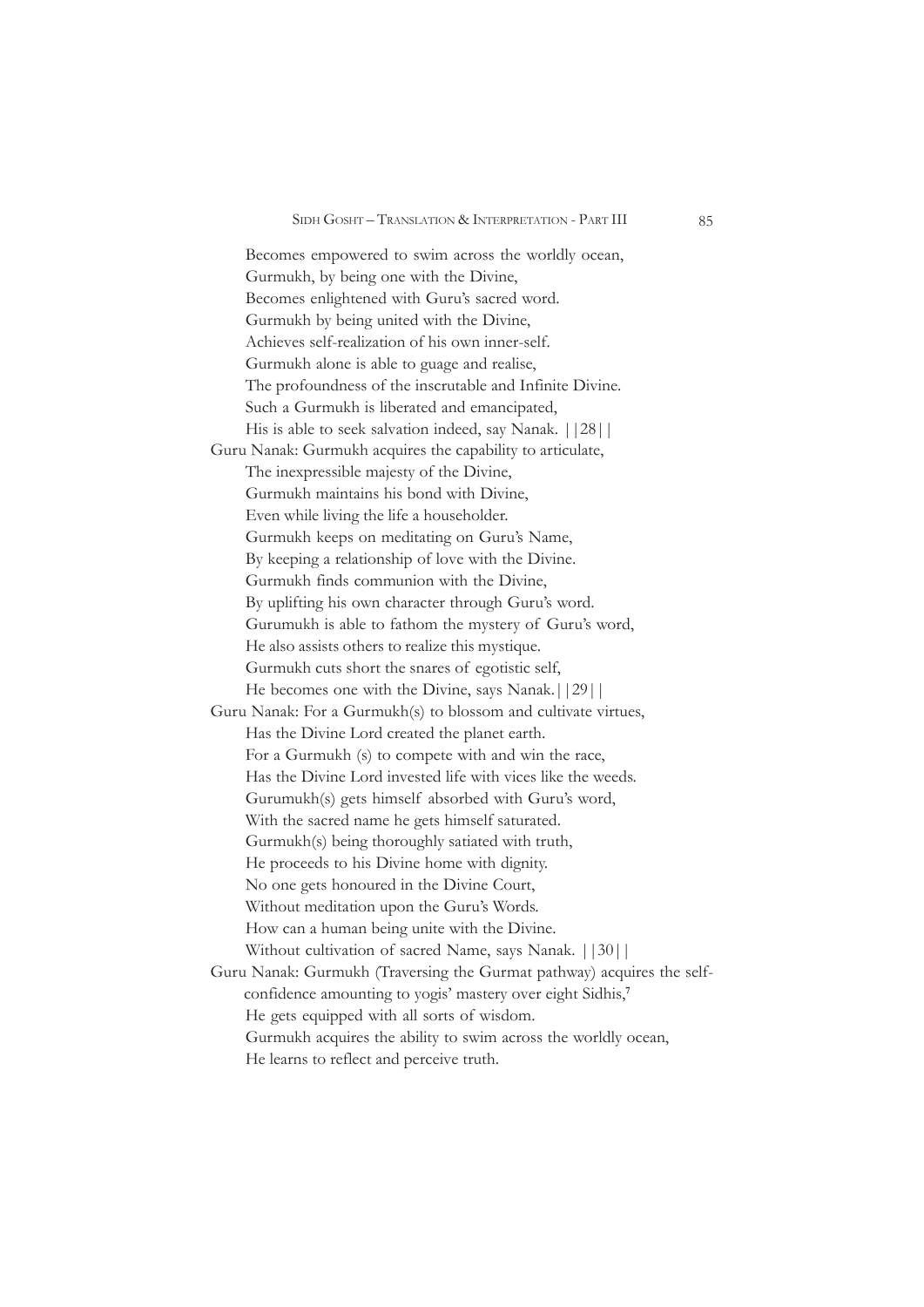ਗਰਮਖਿ ਤਾਰੇ ਪਾਰਿ ੳਤਾਰੇ ॥ ਨਾਨਕ ਗੁਰਮੁਖਿ ਸਬਦਿ ਨਿਸਤਾਰੇ ॥ ੩੧ ॥ gurmukhi Ast siDhee sbhi buDhee. gurmukhi bhvjlu treeAai sch suDhee. gurmukhi sr Apsr biDhi jaanai. gurmukhi prvirti nrvirti pchhaanai. gurmukhi taaray paari Autaaray. naank gurmukhi sbdi nistaaray. |31| ਗਰ ਨਾਨਕ: ਨਾਮੇ ਰਾਤੇ ਹੳਮੈ ਜਾਇ ॥ ਨਾਮਿ ਰਤੇ ਸਚਿ ਰਹੇ ਸਮਾਇ॥ ਨਾਮਿ ਰਤੇ ਜੋਗ ਜਗਤਿ ਬੀਚਾਰ ॥ ਨਾਮਿ ਰਤੇ ਪਾਵਹਿ ਮੋਖ ਦੁਆਰੁ॥ ਨਾਮਿ ਰਤੇ ਤਿਭਵਣ ਸੋਝੀ ਹੋਇ ॥ ਨਾਨਕ ਨਾਮਿ ਰਤੇ ਸਦਾ ਸਖ ਹੋਇ ॥੩੨॥ naamay raatay haumai jaaei. naami rtay schi rhay smaaei. naami rtay jog jugti beechaaru. naami rtay paavhi mokh duaaaru. naami rtay tribhvn sojhee hoei. naank naami rtay sdaa sukhu hoei.|32| ਗਰ ਨਾਨਕ: ਨਾਮਿ ਰਤੇ ਸਿਧ ਗੋਸਟਿ ਹੋਇ ॥ ਨਾਮਿ ਰਤੇ ਸਦਾ ਤਪ ਹੋਇ ॥ ਨਾਮਿ ਰਤੇ ਸਚ ਕਰਣੀ ਸਾਰ ॥ ਨਾਮਿ ਰਤੇ ਗਣ ਗਿਆਨ ਬੀਚਾਰ ॥ ਬਿਨ ਨਾਵੈ ਬੋਲੈ ਸਭ ਵੇਕਾਰ ॥ ਨਾਨਕ ਨਾਮਿ ਰਤੇ ਤਿਨ ਕੳ ਜੈਕਾਰ ॥੩੩॥ naami rtay sidh gosti hoei. naami rtay sdaa tpu hoei. naami rtay schu krnee saaru. naami rtay gun giaaan beechaaru. binu naavai bolai sbhu vaykaaru. naank naami rtay tin kau jaikaaru.|33| ਗਰ ਨਾਨਕ: ਪਰੇ ਗਰ ਤੇ ਨਾਮ ਪਾਇਆ ਜਾਇ॥ ਜੋਗ ਜਗਤਿ ਸਚਿ ਰਹੈ ਸਮਾਇ॥ ਬਾਰਹ ਮਹ ਜੋਗੀ ਭਰਮਾਏ ਸੰਨਿਆਸੀ ਛਿਅ ਚਾਰਿ॥ ਗਰ ਕੈ ਸਬਦਿ ਜੋ ਮਰਿ ਜੀਵੈ ਸੋ ਪਾਏ ਮੋਖ ਦਆਰ॥ ਬਿਨੁ ਸਬਦੈ ਸਭਿ ਦੂਜੈ ਲਾਗੇ ਦੇਖਹੁ ਰਿਦੈ ਬੀਚਾਰਿ॥ ਨਾਨਕ ਵਡੇ ਸੇ ਵਡਭਾਗੀ ਜਿਨੀ ਸਚ ਰਖਿਆ ੳਰ ਧਾਰਿ ॥ ੩੪ ॥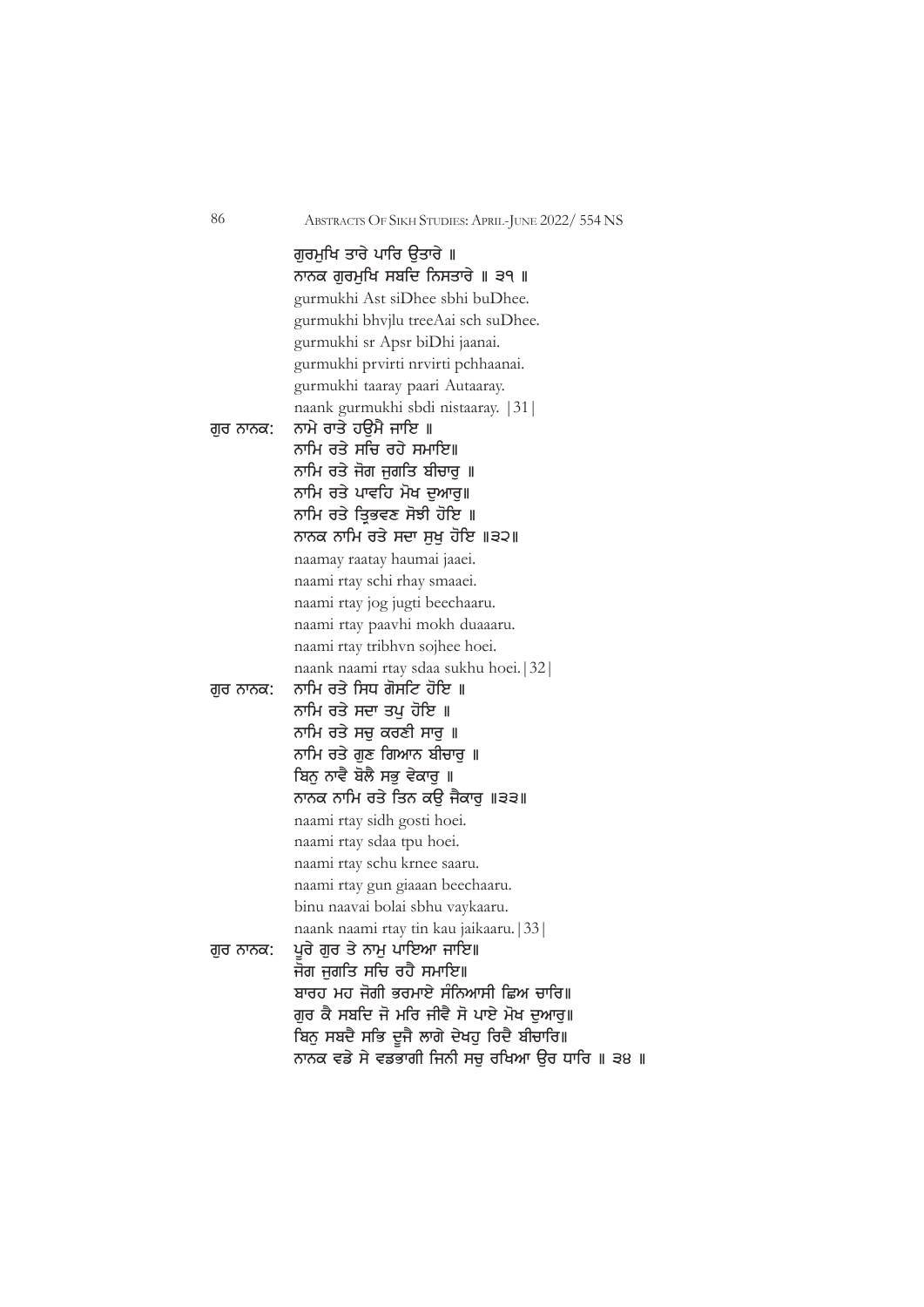Gurmukh is skilled in the art of time management, He acquires the skill to distinguish between suitable and unsuitable moments. Gurmukh is empowered with sifting the grain from the chaff, He identifies virtues to be assimilated and the vices to be given up. Gurmukh not only crosses, the river of sufferance himself, He also leads others in life's ardous voyage. Gurmukh, through his meditation and reflection on Guru's sacred sword, Also emancipates his companions as well, says Nanak. ||31|| Guru Nanak: By being absorbed in His sacred Name, One's human ego/pride gets eliminated. By being engrossed in His Sacred Name, One gets united with the True Divine. By being immersed in His sacred Name, One acquires the skill and discipline of a Yogi. By being satiated with His sacred Name, One achieves deliverance from birth and death. By being saturated with His Sacred Name. One gets to know the mystery of His creation in three regions.<sup>8</sup>. By being thoroughly imbued with His Sacred Name, One receives eternal happiness and peace.||32|| Guru Nanak: By remaining engrossed in meditation, One gets united with the perfect Divine. By remaining engaged in meditation, One acquires the discipline and insight of a yogi. By remaining absorbed in meditation, One leads a pious and truthful life, By remaining absorbed in meditation, One acquires virtues and perceptive knowledge. Without getting engaged with His sacred Name, All kinds of sermonizing is worthless indeed. Praise be to those engaged in meditation, Nanak, is sacrifice unto all such devotees.||33|| Guru Nanak: Art of cultivation of meditation on his sacred Name, Is acquired through the perfect Guru's grace. The yogic unity with the Divine is achieved, By remaining engaged in constant meditation. But yogis remain embroiled in the supremacy of their sects among their twelve yogic sects,<sup>9</sup> And Ascetics (Sanyasi) in their ten Ascetic  $(6+4)$  orders.<sup>10</sup>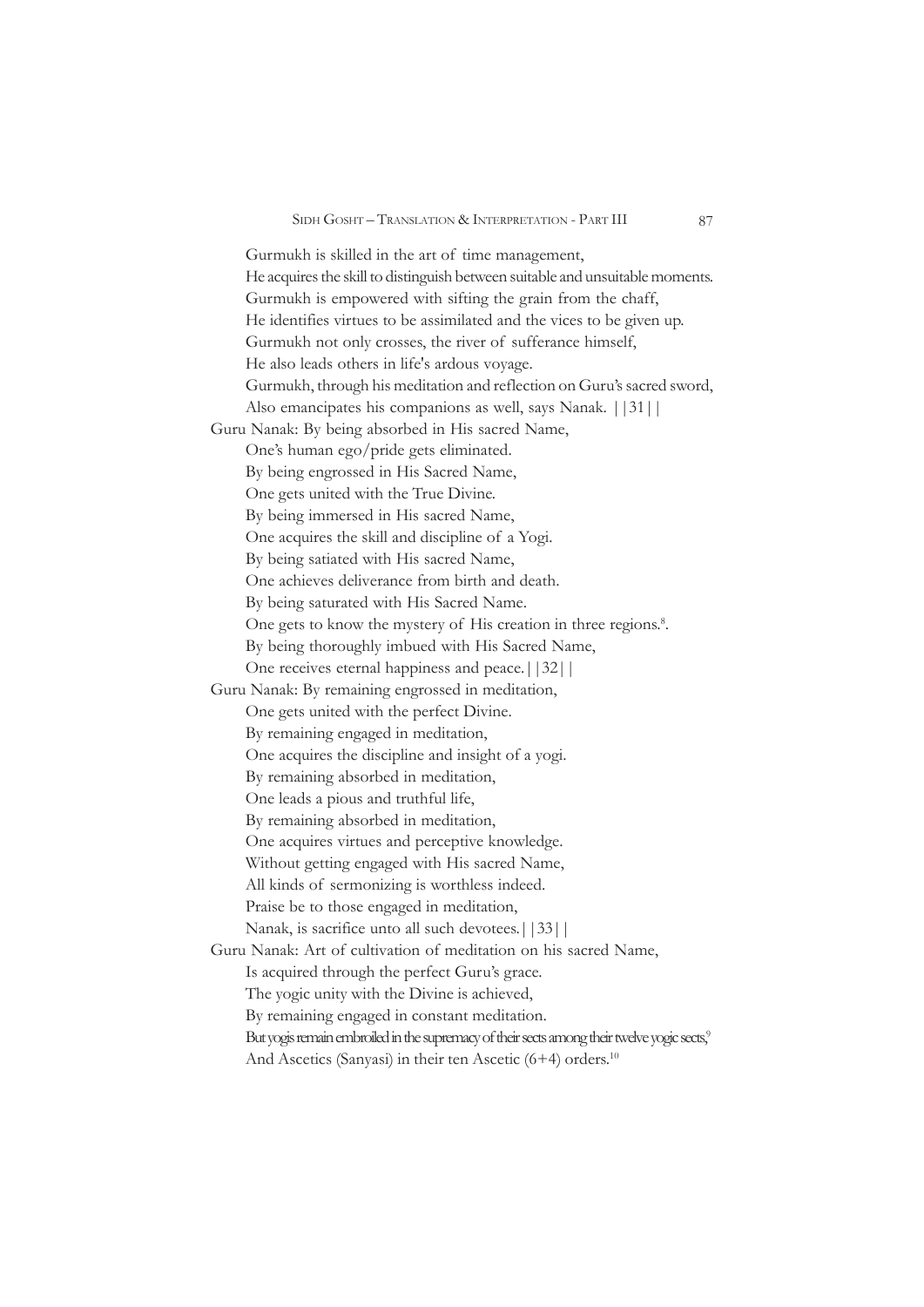| 88        | ABSTRACTS OF SIKH STUDIES: APRIL-JUNE 2022/554 NS            |
|-----------|--------------------------------------------------------------|
|           | pooray gur tay naamu paaeiaaa jaaei.                         |
|           | jog jugti schi rhai smaaei.                                  |
|           | baarh mhi jogee bhrmaaeay snniaaasee chhia chaari.           |
|           | gur kai sbdi jo mri jeevai so paaeay mokh duaaaru.           |
|           | binu sbdai sbhi doojai laagay daykhhu ridai beechaari.       |
|           | naank vday say vdbhaagee jinee schu rkhiaaa aur dhaari. [34] |
| ਗੁਰ ਨਾਨਕ: | ਗੁਰਮੁਖਿ ਰਤਨੁ ਲਹੈ ਲਿਵ ਲਾਇ॥                                    |
|           | ਗੁਰਮੁਖਿ ਪਰਖੈ ਰਤਨੁ ਸੁਭਾਇ॥                                     |
|           | ਗੁਰਮੁਖਿ ਸਾਚੀ ਕਾਰ ਕਮਾਇ॥                                       |
|           | ਗੁਰਮੁਖਿ ਸਾਚੇ ਮਨੁ ਪਤੀਆਇ॥                                      |
|           | ਗਰਮਖਿ ਅਲਖ ਲਖਾਏ ਤਿਸ ਭਾਵੈ॥                                     |
|           | ਨਾਨਕ ਗੁਰਮੁਖਿ ਚੋਟ ਨ ਖਾਵੈ ॥ ੩੫ ॥                               |
|           | gurmukhi rtnu lhai liv laaei.                                |
|           | gurmukhi prkhai rtnu subhaaei.                               |
|           | gurmukhi saachee kaar kmaaei.                                |
|           | gurmukhi saachay mnu pteeaaei.                               |
|           | gurmukhi Alkhu lkhaaeay tisu bhaavai.                        |
|           | naank gurmukhi chot n khaavai. [35]                          |
| ਗੁਰ ਨਾਨਕ: | ਗੁਰਮੁਖਿ ਨਾਮੁ ਦਾਨੁ ਇਸਨਾਨੁ॥                                    |
|           | ਗੁਰਮੁਖਿ ਲਾਗੈ ਸਹਜਿ ਧਿਆਨੁ॥                                     |
|           | ਗੁਰਮੁਖਿ ਪਾਵੈ ਦਰਗਹ ਮਾਨੁ॥                                      |
|           | ਗੁਰਮੁਖਿ ਭਉ ਭੰਜਨੂ ਪਰਧਾਨੂ॥                                     |
|           | ਗਰਮਖਿ ਕਰਣੀ ਕਾਰ ਕਰਾਏ॥                                         |
|           | ਨਾਨਕ ਗੁਰਮੁਖਿ ਮੇਲਿ ਮਿਲਾਏ॥੩੬॥                                  |
|           | gurmukhi naamu daanu eisnaanu.                               |
|           | gurmukhi laagai shji dhiaanu.                                |
|           | gurmukhi paavai drgh maanu.                                  |
|           | gurmukhi bhau bhnjnu prdhaanu.                               |
|           | gurmukhi krnee kaar kraaeay.                                 |
|           | naank gurmukhi mayli milaaeay. [36]                          |
| ਗੁਰ ਨਾਨਕ: | ਗੁਰਮੁਖਿ ਸਾਸਤ ਸਿਮਿਤਿ ਬੇਦ ॥                                    |
|           | ਗਰਮਖਿ ਪਾਵੈ ਘਟਿ ਘਟਿ ਭੇਦ ॥                                     |
|           | ਗੁਰਮੁਖਿ ਵੈਰ ਵਿਰੋਧ ਗਵਾਵੈ ॥                                    |
|           | ਗਰਮਖਿ ਸਗਲੀ ਗਣਤ ਮਿਟਾਵੈ ॥                                      |
|           | ਗੁਰਮੁਖਿ ਰਾਮ ਨਾਮ ਰੰਗਿ ਰਾਤਾ ॥                                  |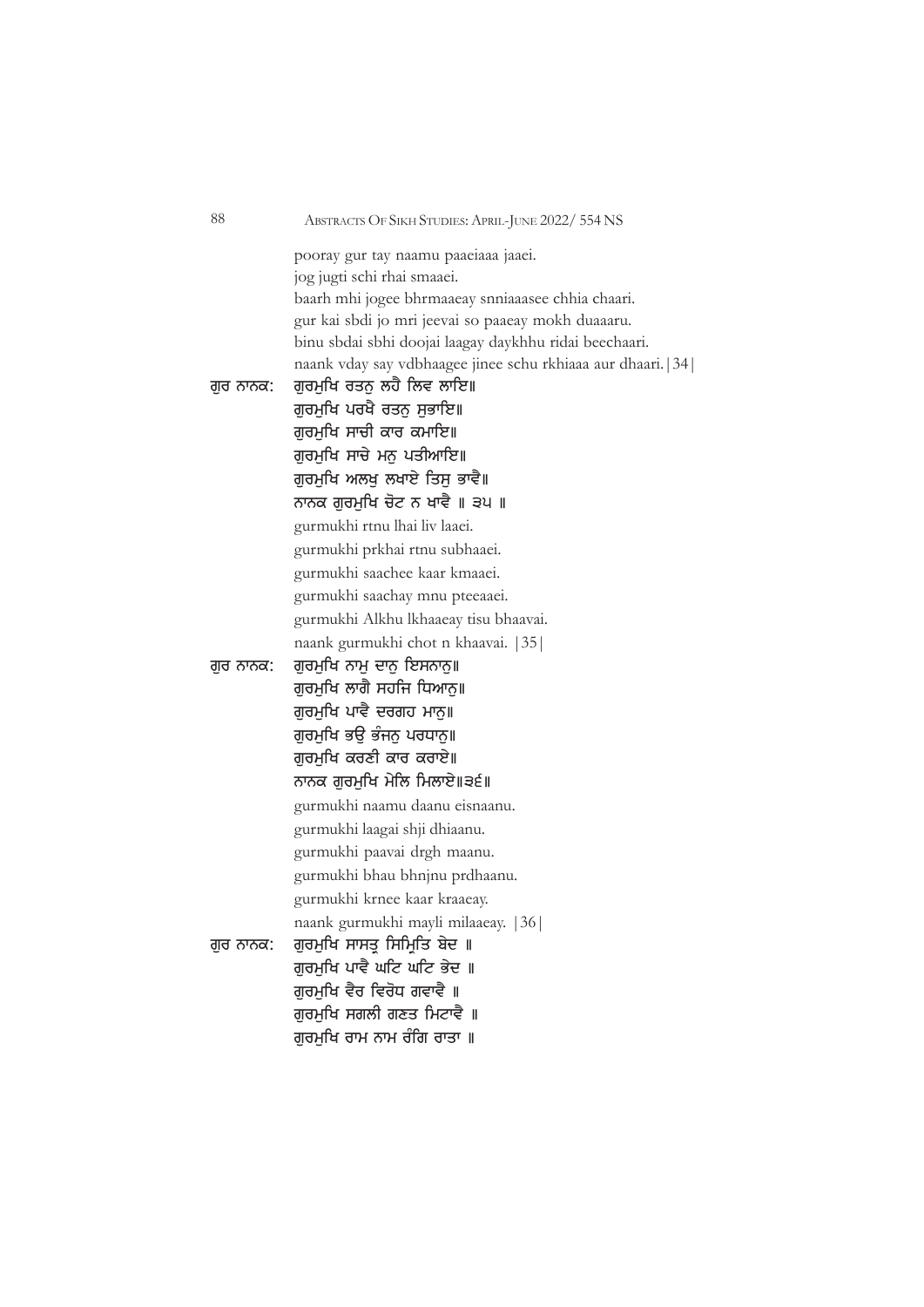He alone is liberated and achieves salvation, Who keeps on cultivating the sacred Name throughout his life Bereft of meditation all other activities are peripheral, Let human beings reflect over the veracity of this fact. Nanak, they alone are the most fortunate, Who have embedded this truth in their hearts. |34| Guru Nanak: Gurmukh (Guru inspired) through continuous meditation Discovers a goldmine of gems and rubies (Divine virtues). Gurmukh acquires the ability to test and evaluate, The supremacy of these gems (virtues) through his reflection. Gurmukh keeps on earning the rewards of virtuous life, Through his occupational cultivation of sacred name. Gurmukh through his continuous meditative practice, Gets His name permanently lodged in his heart and mind. Gurmukh confirms his faith in the Infinite and inseminates, When the grace of the Divine dawns upon him. Nanak, such is the spiritual state of a Gurmukh, That he never goes astray and never suffers.||35|| Guru Nanak: Gurmukh engages in meditation upon His name and, Acquires charitable disposition and maintains personal hygiene. Gurmukh keeps himself engaged in meditation. In an effortless, spontaneous manner (Sahaj) Gurmukh receives honour and recognition, When his soul enters the Divine Court. Gurmukh gets united with the Divine Lord. Who is the annihilator of all sense of fear. Gurmukh through his own virtuous deeds, Inspires others as well to follow a similar path. Nanak Gurmukh becomes instrumental in. Getting others to receive communion with the Divine||36|| Guru Nanak: Gurmukh by traversing on the (Gurmat) meditative path, Acquires the wisdom of classic ancient spiritual texts (Vedas and Simrities).<sup>10a</sup> Gurmukh understands the mystery of divine Omnipresence, That Divine presence exists in every object of His creation.

Such is the impact of a Gurmukh's presence,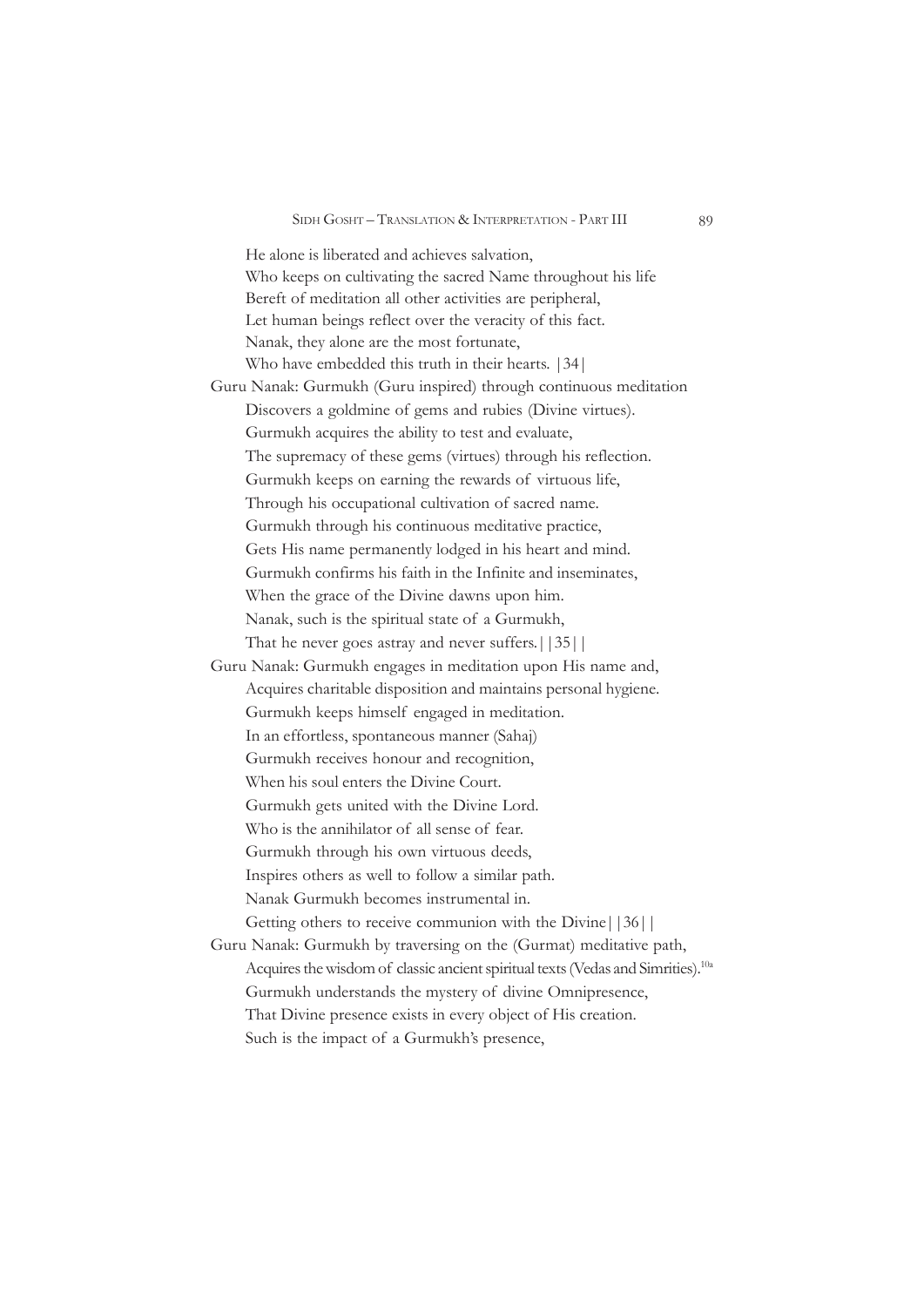|           | ਨਾਨਕ ਗੁਰਮੁਖਿ ਖਸਮੁ ਪਛਾਤਾ ॥ ੩੭ ॥       |
|-----------|--------------------------------------|
|           | gurmukhi saastr simriti bayd.        |
|           | gurmukhi paavai ghti ghti bhayd.     |
|           | gurmukhi vair virodh gvaavai.        |
|           | gurmukhi sglee gnt mitaavai.         |
|           | gurmukhi raam naam rngi raataa.      |
|           | naank gurmukhi khsmu pchhaataa. [37] |
| ਗੁਰ ਨਾਨਕ: | ਬਿਨੂ ਗੁਰ ਭਰਮੈ ਆਵੈ ਜਾਇ॥               |
|           | ਬਿਨ ਗਰ ਘਾਲ ਨ ਪਵਈ ਥਾਇ॥                |
|           | ਬਿਨੁ ਗੁਰ ਮਨੁਆ ਅਤਿ ਡੋਲਾਇ॥             |
|           | ਬਿਨੁ ਗੁਰ ਤ੍ਰਿਪਤਿ ਨਹੀ ਬਿਖੁ ਖਾਇ॥       |
|           | ਬਿਨੂ ਗੁਰ ਬਿਸੀਅਰੂ ਡਸੈ ਮਰਿ ਵਾਟ॥        |
|           | ਨਾਨਕ ਗੁਰ ਬਿਨੁ ਘਾਟੇ ਘਾਟ॥੩੮॥           |
|           | binu gur bhrmai Aaavai jaaei.        |
|           | binu gur ghaal n pveee thaaei.       |
|           | binu gur mnooaaa ati dolaaei.        |
|           | binu gur tripti nhee bikhu khaaei.   |
|           | binu gur biseearu dsai mri vaat.     |
|           | naank gur binu ghaatay ghaat. [38]   |
| ਗੁਰ ਨਾਨਕ: | ਜਿਸੂ ਗੁਰੂ ਮਿਲੈ ਤਿਸੂ ਪਾਰਿ ਉਤਾਰੈ ॥     |
|           | ਅਵਗਣ ਮੇਟੈ ਗਣਿ ਨਿਸਤਾਰੈ ॥              |
|           | ਮੁਕਤਿ ਮਹਾ ਸੁਖ ਗੁਰ ਸਬਦੂ ਬੀਚਾਰਿ॥       |
|           | ਗਰਮਖਿ ਕਦੇ ਨ ਆਵੈ ਹਾਰਿ ॥               |
|           | ਤਨੂ ਹਟੜੀ ਇਹੂ ਮਨੂ ਵਣਜਾਰਾ॥             |
|           | ਨਾਨਕ ਸਹਜੇ ਸਚੁ ਵਾਪਾਰਾ ॥੩੯॥            |
|           | jisu guru milai tisu paari Autaarai. |
|           | Avgn maytai guni nistaarai.          |
|           | mukti mhaa sukh gur sbdu beechaari.  |
|           | gurmukhi kday n Aaavai haari.        |
|           | tnu htrhee Eihu mnu vnjaaraa.        |
|           | naank shjay schu vaapaaraa.   39     |
| ਗੁਰ ਨਾਨਕ: | ਗੁਰਮੁਖਿ ਬਾਂਧਿਓ ਸੇਤੁ ਬਿਧਾਤੈ॥          |
|           | ਲੰਕਾ ਲੁਟੀ ਦੈਂਤ ਸੰਤਾਪੈ॥               |
|           | ਰਾਮਚੰਦਿ ਮਾਰਿਓ ਅਹਿ ਰਾਵਣ॥              |
|           | ਭੇਦੂ ਬਭੀਖਣ ਗੁਰਮੁਖਿ ਪਰਚਾਇਣੂ ॥         |
|           |                                      |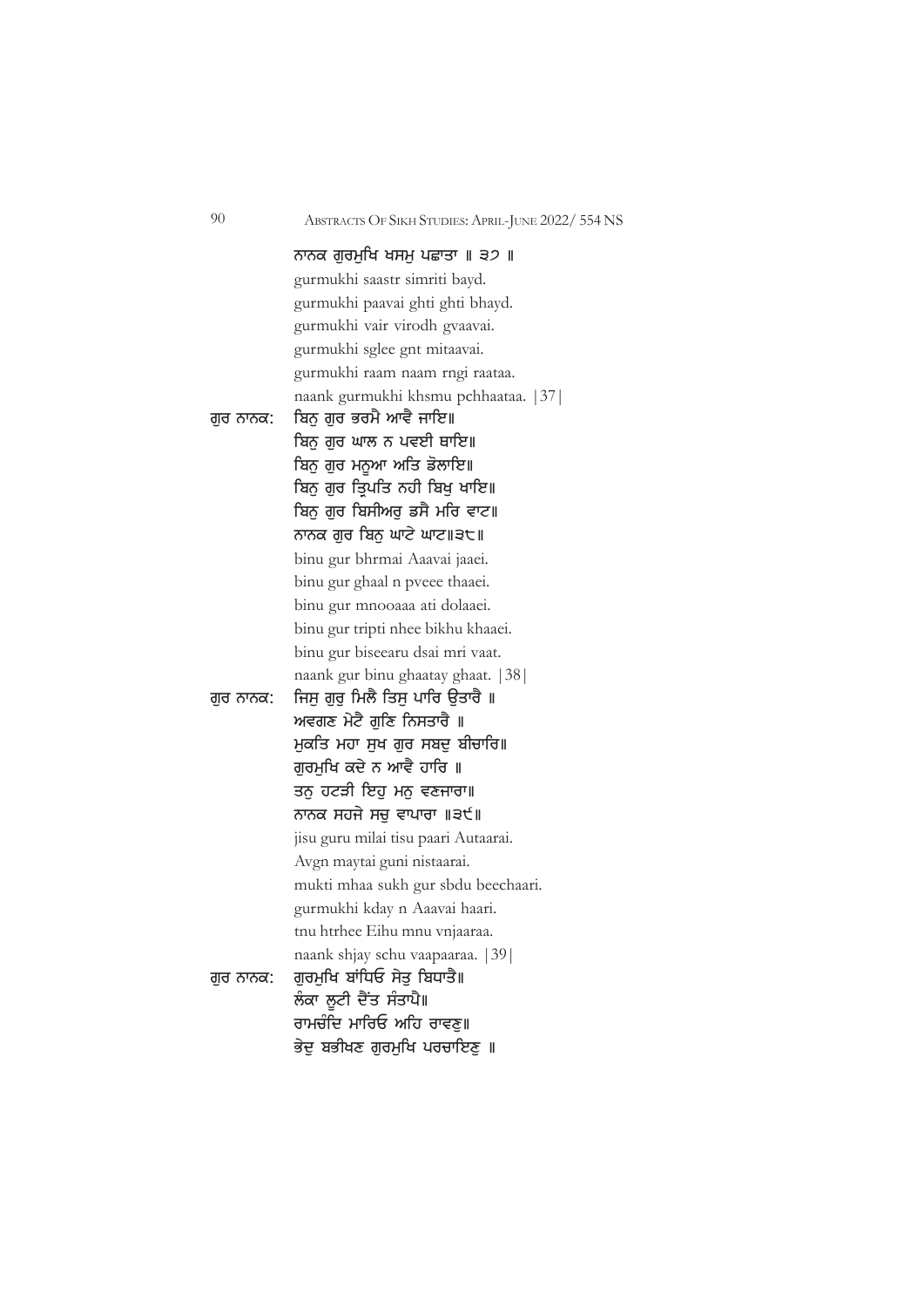That it wipes out all sense of hostility and friction Such is the influence of a Gurmukh's presence That it eliminates all considerations of perceived excesses. Gurmukh always remains absorbed in meditation, In spiritual bliss he remains suffused. Nanak, such is the hallowed status of a Gurmukh, That he recognizes the true identity of a creator.||37|| Guru Nanak: Without self surrender to the Guru and His Will, One keeps bogged down in the vicious cycle of birth and death Without submission to the Guru and His Will, One's efforts are not adequately rewarded. Without surrendering one's ego to the Guru and His Will, One's mind keeps wavering between hopes and fears, Without reposing faith in the Guru and His Will. One keeps on indulging in vices and remains unsatiated. Without seeking guidance from the Guru's guidance, One is caught in the poisonous grip of materialism and dies unemancipated. Nanak, without being worthy of Guru's grace, One suffers a great loss in life's bargain.||38|| Guru Nanak: One upon whom Guru's grace dawns upon, Him the Guru enables to cross the worldly occan. All his blemishes the Guru eliminates, He is invested with all the virtues by the Guru. The highest happiness and deliverance results from, Meditative deliberation upon the Guru's word (Gurshabad) Never does a Gurmukh lose in life's bargain, Never does he face defeat in the race of life. For a Gurmukh his human body is a sort of his warehouse, And his mind is a sort of this warehouse's master. Nanak, in such a spontaneous, natural process, Is life's bargain undertaken by the Gurmukh.||39|| Guru Nanak: The Divine Lord (Like Lord Rama)<sup>11</sup> has constructed a bridge for us In the form of a Gurmat way of life for Gurmukhs. In this way is the fortress of baser passions (Lanka)<sup>12</sup> dismantled,

In this way are the devilish five human vices overpowered.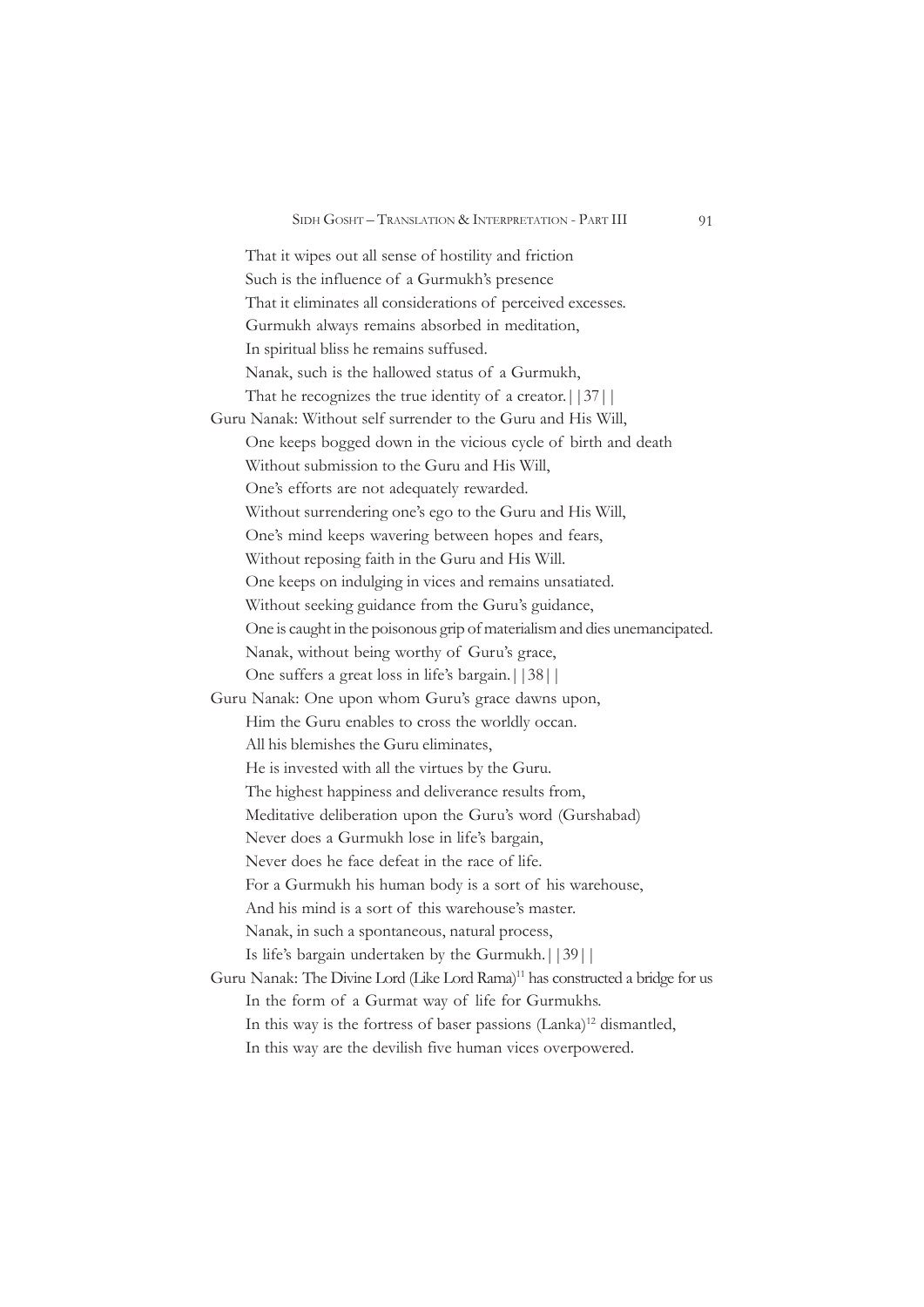ਗਰਮਖਿ ਸਾਇਰਿ ਪਾਹਣ ਤਾਰੇ॥ ਗਰਮਖਿ ਕੋਟਿ ਤੇਤੀਸ ੳਧਾਰੇ ॥ ੪੦ ॥ gurmukhi baandhiao saytu bidhaatai. lnkaa lootee dait sntaapai. raamchndi maariao Ahi raavnu. bhaydu bbheekhn gurmukhi prchaaeinu. gurmukhi saaeiri paahn taaray. gurmukhi koti taytees Audhaaray. |40| ਗੁਰ ਨਾਨਕ: ਗੁਰਮੁਖਿ ਚੁਕੈ ਆਵਣ ਜਾਣੂ ॥ ਗਰਮਖਿ ਦਰਗਹ ਪਾਵੈ ਮਾਣ ॥ ਗਰਮਖਿ ਖੋਟੇ ਖਰੇ ਪਛਾਣ ॥ ਗਰਮਖਿ ਲਾਗੈ ਸਹਜਿ ਧਿਆਨ ॥ ਗਰਮਖਿ ਦਰਗਹ ਸਿਫਤਿ ਸਮਾਇ ॥ ਨਾਨਕ ਗੁਰਮੁਖਿ ਬੰਧੂ ਨ ਪਾਇ ॥ ੪੧ ॥ gurmukhi chookai Aaavn jaanu. gurmukhi drgh paavai maanu. gurmukhi khotay khray pchhaanu. gurmukhi laagai shji Dhiaaanu. gurmukhi drgh sifti smaaei. naank gurmukhi bndhu n paaei. |41| ਗੁਰ ਨਾਨਕ: ਗੁਰਮੁਖਿ ਨਾਮੁ ਨਿਰੰਜਨ ਪਾਏ ॥ ਗਰਮਖਿ ਹੳਮੈ ਸਬਦਿ ਜਲਾਏ ॥ ਗੁਰਮੁਖਿ ਸਾਚੇ ਕੇ ਗੁਣ ਗਾਏ ॥ ਗਰਮਖਿ ਸਾਚੈ ਰਹੈ ਸਮਾਏ ॥ ਗਰਮਖਿ ਸਾਚਿ ਨਾਮਿ ਪਤਿ ਉਤਮ ਹੋਇ ॥ ਨਾਨਕ ਗੁਰਮੁਖਿ ਸਗਲ ਭਿ੍ਵਣ ਕੀ ਸੋਝੀ ਹੋਇ॥੪੨॥ gurmukhi naamu nirnjn paaeay. gurmukhi hAumai sbdi jlaaeay. gurmukhi saachay kay gun gaaeay. gurmukhi saachai rhai smaaeay. gurmukhi saachi naami pti aootm hoei. naank gurmukhi sgl bhvn kee sojhee hoei. |42|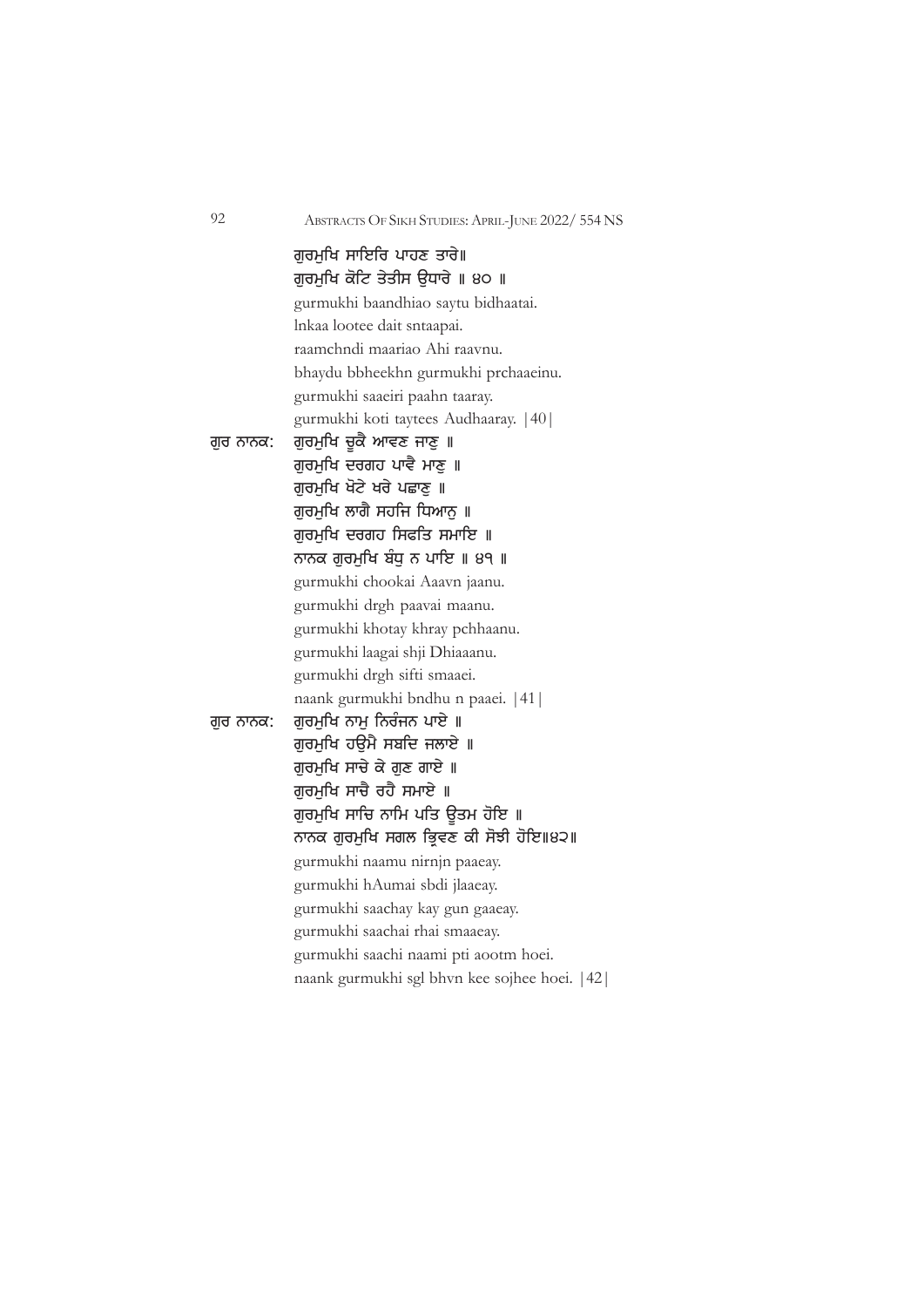Gurmukh like Ramchander destroys all baser instincts symbolized by Ravan.13 As virtuous Lord Rama had killed the wicked Ravan. Guru's gospel (Sabad) proves as helpful in Gurmukh's orientation, As Vibhushan's<sup>14</sup> disclosure of Ravana's secrets helped Ramchander. Gurmukh emancipates even the stone-hearted persons as naturally, As Lord Rama had sanctified the stones used in the bridge construction. Gurmukh's beneficence emancipates as many infinite number of people, As Lord Rama's beneficent act had pleased gods and goddesses.<sup>15</sup> | 40 | | Guru Nanak:Gurmukh traversing his meditative pathway, Terminates the vicious cycle of birth and death. Gurmukh pursuing his spiritual pursuit earnestly Gets rewarded and honoured in the Divine Court. Gurmukh observing his meditative regimen develops a sensibility, Which enables him to distinguish between good and bad people. Gurmukh carrying on his meditative practice, Achieves a state of poise and effortless meditation. Gurmukh engaged in the applause of Divine virtues, Gets permanently blessed by divine Grace. Nanak, Gurmukh gets such an unrestricted passage That no impediment can block his spiritual progress. ||41|| Guru Nanak: Gurmukh practicing his own self-cleansing, Gets united with the immaculate Divine, Gurmukh concentrating and meditating on Guru's Shabad Acquires the ability to wipeout his own egotism, Gurmukh remaining absorbed in the Divine, Keeps on singing the praises of the Divine, Gurmukh being introspective and self withdrawn, Gets himself assimilated with the true divine. Gurmukh being devoted to the sacred Name, Gets a dignified position in the Divine Court. Nanak, so much enlightened a Gurmukh becomes, That he understands the mystery of three regions.<sup>16</sup>  $|$  | 42| |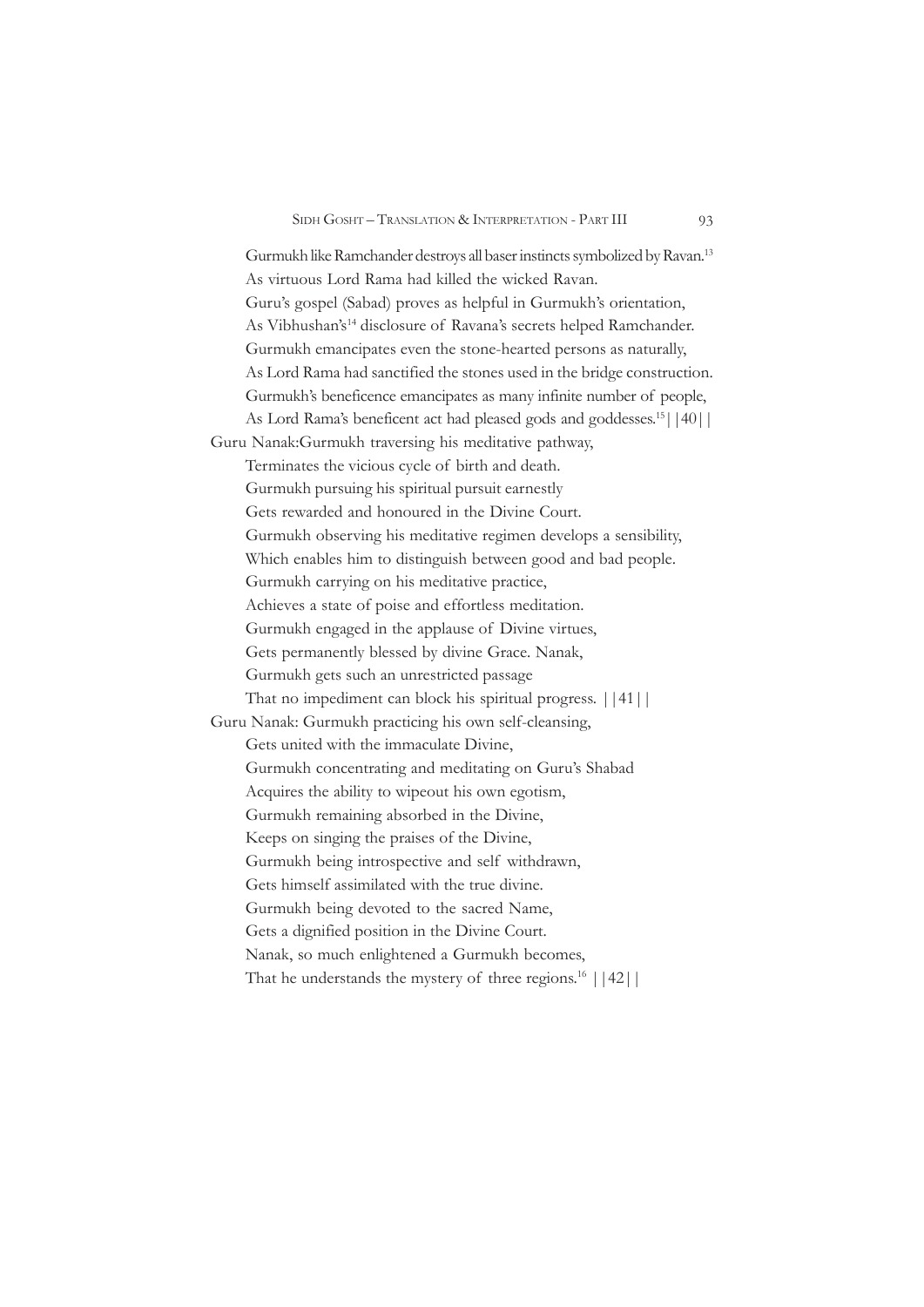#### **Interpretation and Commentary Pauri/ Stanza 26 to 42**

In these seventeen pauris/ stanzas (26-42) Guru Nanak provides a clear distinction between the ego-centric, self-conceited persons with chaotic dispositions and the thoroughly organized, streamlined, disciplined and self-effacing devout men with humble dispositions. Baba Nanak categories them as *Manmukhs* and *Gurmukhs* respectively.

A self-centred person or Manmukh goes astray in life like an illequipped traveler walking through the jungle or a perverted tantric/ chanting apocryphal incantations/ *Mantras* in the cremation ground without any benefit. Instead of meditating on the Divine Name, he keeps on uttering falsehoods. Human emancipation comes out of meditation and reflection on God's/ Guru's sacred word alone of which a *Manmukh* remains bereft. (Stanza 26).

As an antithesis to this chaotic state of mind, Guru / Baba Nanak portrays the profile of the iconic figure of a *Gurmukh*, a devout man of faith who has streamlined his life and disciplined the consuming human passions through continuous meditation and reflection on the eternal Divine presence, (Satgur) Divine Name (Naam) and Divine word (*Sabad*), and by maintaining a detached outlook without renouncing the material world and social life. Baba Nanak terms such a person as *Gurmukh* and enumerates his character traits in the next sixteen (27-42) Stanzas of this verse.

A Gurmukh is a law abiding person living his life in recognition of the Divinely designed eternal laws of nature, a man thoroughly streamlined, disciplined and in control of his natural instincts. Thoroughly cleansed from inside out, free from all kinds of contaminating thoughts and feelings through continuous meditation and reflections so much so that every cell of his body is saturated and resounds with the awareness of Divine presence resulting in perfect – communion with the Divine. (Pauri/ Stanza 27)

ਗਰਮਖਿ ਸਾਚੇ ਕਾ ਭੳ ਪਾਵੈ ॥ ਗਰਮਖਿ ਬਾਣੀ ਅਘੜ ਘੜਾਵੈ ॥ ਗੁਰਮੁਖਿ ਨਿਰਮਲ ਹਰਿ ਗੁਣ ਗਾਵੈ ॥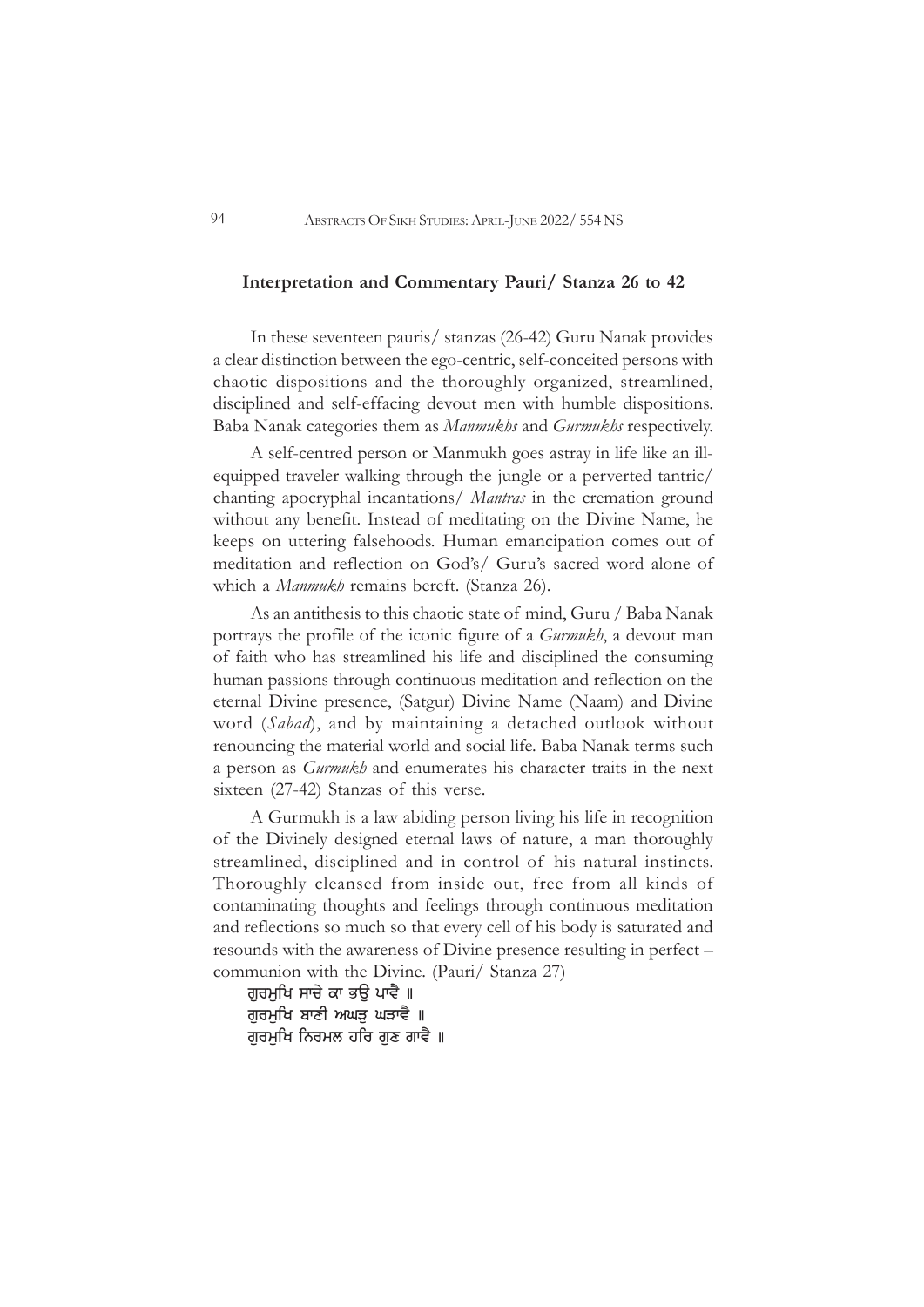ਗਰਮਖਿ ਪਵਿਤ ਪਰਮ ਪਦ ਪਾਵੈ ॥ ਗਰਮਖਿ ਰੋਮਿ ਰੋਮਿ ਹਰਿ ਦਿੳਾਵੇ ॥ ਨਾਨਕ ਗਰਮਖਿ ਸਾਚਿ ਸਮਾਵੈ ॥ ੨੭ ॥ gurmukhi saachay kaa bhau paavai. gurmukhi baanee aghrhu ghrhaavai. gurmukhi nirml hri gun gaavai. gurmukhi pvitru prm pdu paavai. gurmukhi romi romi hri dhiaaavai. naank gurmukhi saachi smaavai. |27| Gurmukh (The Guru-inspired) is a seeker, Who is humble and God-Fearing. Gurmukh is a completely streamlined person, Who minds his words and expression before speaking. Gurmukh is a man/ person with a faith, Who recites the hymns of the immaculate Divine. Gurmukh is one among the fortunate / Select, Who acquires the status of being sacred and revered. Gurmukh is rarest among the rare, Every pore/ cell of whose body reverberates with the sacred Name. Gurumukh is such a distinct person, says Nanak, Who is in complete communion with the Divine.

Being a regular inquisitive seeker of knowledge and truth, he remains engrossed in introspection, philosophical reflection over his human limitations and his unceasing spiritual pursuit of merging with the Divine. Owing to his intimate communion with the Divine, such a spiritually enlightened person/ Gurmukh is endowed with wisdom that excels the knowledge /wisdom of Vedas. He learns to swim across the sea of worldly affairs. He gets intuitively enlightened through his communication with the Divine and experiences inner illumination. Thus, he gets a glimpse of the inscrutable, immeasurable Divine and gets thoroughly emancipated and liberated of his own ego (Stanza 28)

Such an illuminated person acquires the skill to express the inexpressible. He learns the art of remaining detached even while living the life of a householder. He develops an attitude of being introspective, introvert and remaining engrossed in meditation. Becoming aware of the profoundness and depth of his spiritual enlightenment through his continuous meditation, he succeeds in permanent incineration of his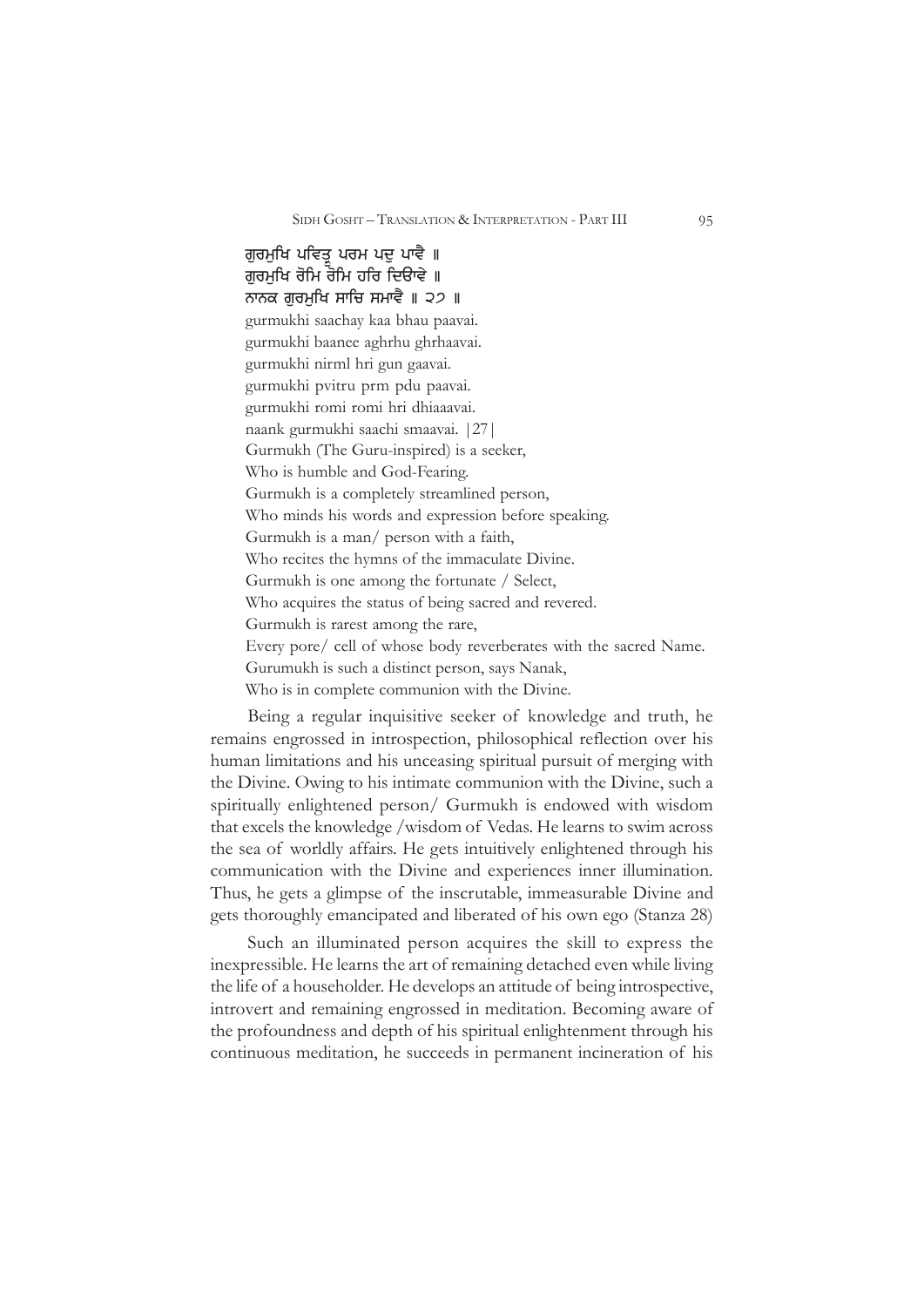human egoistic passions. Thus, he is a thoroughly cleansed person from inside out. (Stanza 29)

The Divine God/ Cosmic power has created this world/ universe for the emancipation of spiritually enlightened persons or *Gurmukhs*. He has deliberately created the worldly snares to test the mettle of such persons. But such spiritually inclined persons remain engrossed in meditation and reflection and swim across the turbulent ocean full of ebb and tide of human passions. There is no deliverance and emancipation without meditation and reflection nor any alternative pathway to get united with the Divine. (Stanza 30)

Guru Nanak's concept and experience of being a *Gurmukh* is the epitome of all human excellences bordering on the acquisition of miraculous powers of *Sidha Yogis*. Gurmukh disciplines his natural instincts, consuming human passions so thoroughly through his effacement of ego and complete surrender to the Divine Will and Design that he can exercise a Yogi like mastery (Sidhi) over any human craving. He is capable of displaying the highest level of human brilliance (Buddhi) which is superior to the knowledge/ brilliance acquired through the scientific and empirical investigative research. Whatever expertise in any chosen esoteric field a Yogi acquires by subjecting his body to the hardest penances and mortifications of flesh or whatever brilliant idea, discovery or invention a scholar or a scientist achieves through the exercise of his calculated hard, intellectual regimen are matched and even surpassed by the wisdom and deep understanding of life acquired by a devout *gurmukh* through the cultivation of his natural, spontaneous, effortless reiteration of faith and meditative devotion to the Divine. He becomes the fortunate recipient of the unheard symphony of spheres (*Unhad Nad*) over which the Sidha Yogis alone claim to have their monopoly. Guru Nanak repeats this idea in his Japuji as well. ਗੁਰਮੁਖ ਨਾਦੰ ਗੁਰਮੁਖ ਬੇਦੰ ਗੁਰਮੁਖ ਰਹਿਆ ਸਮਾਈ. *gurmukh nadam gurmukh vedam gurmukh rahiya samai: (*Gurmukh is in tune with mystic sound, scriptural texts and all pervasive presence). Thus, a Gurmukh is a highly enlightened, highly knowledgeable and highly accomplished person. He swims across the worldly ocean through his complete allegiance to truth and enlightened sensibility. He is capable of discriminating between the evil and the virtuous thoughts and deeds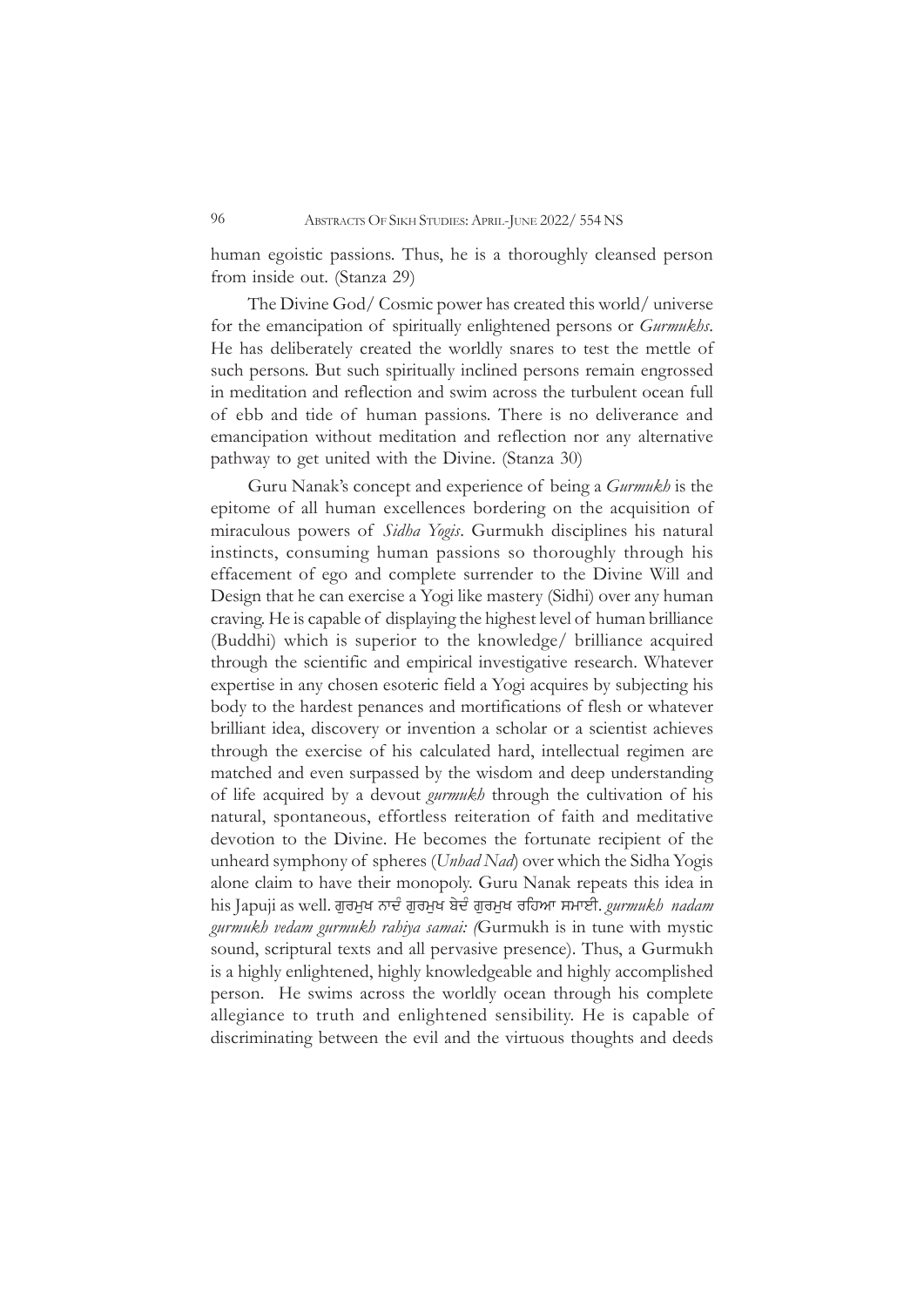and acquires the discretion to accept what is worth accepting and gives up what is undesirable. He not only emancipates his own self but also becomes an instrument for achieving deliverance for others.

ਗਰਮਖਿ ਅਸਟ ਸਿਧੀ ਸਭਿ ਬਧੀ ॥ ਗਰਮਖਿ ਭਵਜਲ ਤਰੀਐ ਸਚ ਸਧੀ ॥ ਗਰਮਖਿ ਸਰ ਅਪਸਰ ਬਿਧਿ ਜਾਣੈ ॥ ਗਰਮਖਿ ਪਰਵਿਰਤਿ ਨਰਵਿਰਤਿ ਪਛਾਣੈ ॥ ਗਰਮਖਿ ਤਾਰੇ ਪਾਰਿ ੳਤਾਰੇ ॥ ਨਾਨਕ ਗਰਮਖਿ ਸਬਦਿ ਨਿਸਤਾਰੇ ॥ ੩੧ ॥ gurmukhi Ast siDhee sbhi buDhee. gurmukhi bhvjlu treeAai sch suDhee. gurmukhi sr Apsr bidhi jaanai. gurmukhi prvirti nrvirti pchhaanai. gurmukhi taaray paari autaaray. naank gurmukhi sbdi nistaaray. Gurmukh (Traversing the Gurmat pathway) acquires the will power amounting to yogis' mastery over eight Sidhis,7 He gets equipped with all sorts of wisdom. Gurmukh acquires the ability to swim across the worldly ocean, He learns to reflect and perceive truth. Gurmukh is skilled in the art of time management, He acquires the skill to distinguish between suitable and unsuitable moments. Gurmukh is empowered with sifting the grain from the chaff, He identifies virtues to be assimilated and the vices to be given up. Gurmukh not only crosses, the river of sufferance himself, He also leads others in life's arduous voyage. Gurmukh, through his meditation and reflection on Guru's sacred sword, Also emancipates his companions as well, says Nanak.

Guru Nanak repeats this idea in the concluding lines of the sloka (couplet) at the end of Japuji:

## ਜਿਨੀ ਨਾਮ ਧਿਆਇਆ ਗਏ ਮਸਕਤਿ ਘਾਲ। ਨਾਨਕ ਤੇ ਤਖ ਉਜਲੇ ਕੇਤੀ ਛਟੀ ਨਾਲ।।

 Jihni naam dhiya gaye mushakat ghall Nanak te mukh ujjle keti chhuti nala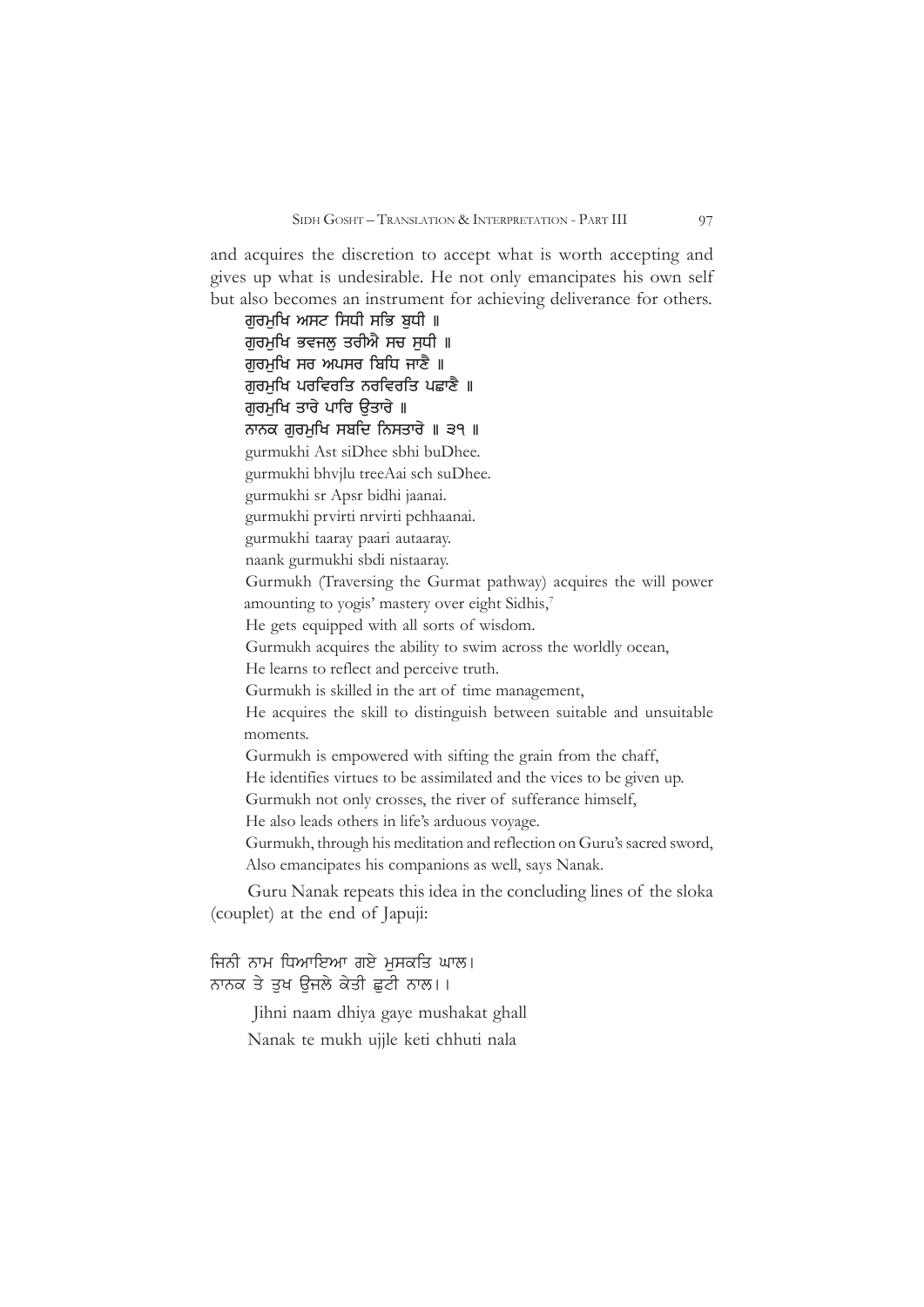Those who have undertaken meditative reflection, A deed of rigorous diligence have they accomplished. Besides their faces being endowed with resplendent aura, So many others have they emancipated indeed.

Gurmukh derives all these powers from his meditation and reflection upon the Divine presence and his sacred Name which Guru Nanak repeatedly names as *Naam*. *Naam* stands for the continuous cultivation of consciousness, a sort of intuitive, responsive or a mental, cerebral tuning and mental synchronization with the Divine presence both in its transcendental and immanent form. Once this spiritiocerebral rapport is established between the Divine and the human, a devotee acquires the status of a *Gurmukh*. This consciousness or spiritual prowess becomes the panacea for resolving all human ills like annihilation of egoistic arrogance, overcoming all human temptations, weaknesses and cravings. It becomes a way of life to exist in this state of bliss free from the bondage of all human desires. It provides a thorough sense of discrimination, and all the tools for conflict resolution which a conventional Sidh yogi may acquire through undergoing severe life denying penances. It not only ensures emancipation of the human self but also a complete awareness about the intricacies of three mythological regions (Tribhavan).<sup>8</sup> Guru Nanak regards this state of consciousness as the State of complete, eternal bliss and happiness (Stanza 32)

Conscious meditation and reflection upon *Naam* enables a *Gurmukh* devotee to achieve a perfect communion with the Divine. Meditation and reflection becomes his life-long occupation and prime psychic engagement. It is an engagement with truth in thought and deed. It brings about a rich harvest of all virtues and enlightenment. Bereft of meditation and reflection, every word spoken is without any substance and worth. Those engaged in meditation and reflection receive accolades all-around. (Stanza 33)

But this boon of meditation and reflection (Naam) results from continuous cultivation of faith and devotion to the Divine and His Divine grace. To remain engrossed and occupied in meditation and reflection is the real yoga and yogic discipline. But the twelve sects of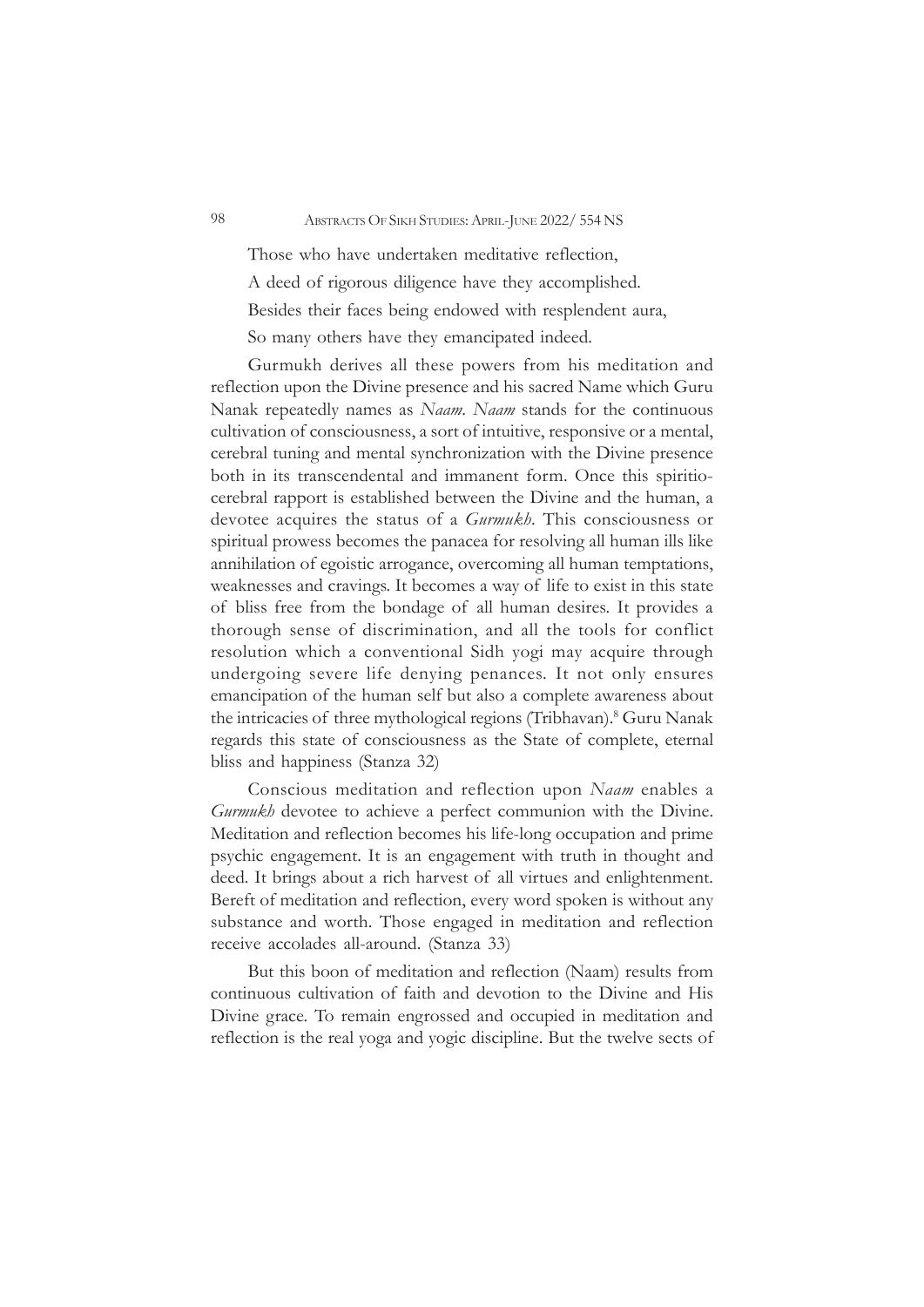conventional Sidha yogis and ten ascetic sects of sanyasis continue to remain entangled in their factional feuds and alleged supremacy over each other's monastic order and ascetic order. (see Reference 9, 10) The fact of the matter is that he alone gets emancipated and liberated who makes himself synchronized with the Divine word (*Sabad*). Abandoning this straight forward spontaneous spiritual pathway amounts to going astray. They indeed are the most fortunate who keep themselves engrossed in meditation and reflection. (Stanza 34)

They (Gurmukhs) feel themselves increasingly devout completely dedicated to the Divine Guru. They experience the invaluable touch, the feel and experience of the Divine presence in their inner self through meditation and reflection. They become as competent to distinguish between the intrinsic worth of this newly acquired experience and the worthless mundane experiences as an accomplished gemologist is able to differentiate between a real and counterfeit gemstone. They keep themselves completely engaged in this spiritual activity and feel completely satiated with this experience.

They endeavour to share this blissful experience of the inscrutable Divine with others. They become rock solid resistant and invulnerable to all kinds worldly temptations (Stanza 35)

Gurmukh's continuous engagement in meditation and reflection (*Naam*) amounts to the cultivation and benefits of all the conventional acts of charity, pilgrimages and ablutions at sacred places. For them meditation becomes a round-the-clock effortless, spontaneous engagement (*Sahaj Dhian*) and a source of highest bliss. We find an echo of this blissful experience in the opening lines of Guru Amardas' famous composition (*Anand*) in Raag Ramkali:

ਅਨੰਦੂ ਭਇਆ ਮੇਰੀ ਮਾਏ ਸਤਿਗਰ ਮੈ ਪਾਇਆ **॥** 

ਸਤਿਗੁਰੂ ਤ ਪਾਇਆ ਸਹਜ ਸੇਤੀ ਮਨਿ ਵਜੀਆ ਵਾਧਾਈਆ ॥

Truly blissful do I feel O! my Mother,

With the Divine Guru do I feel aligned.

Through steady, spontaneous meditation has this been achieved

Highly elated and felicitated do I feel at heart.

They feel themselves felicitated and honoured in the sacred precincts of the omnipotent, Guru Nanak has repeated this idea in his Japji as well: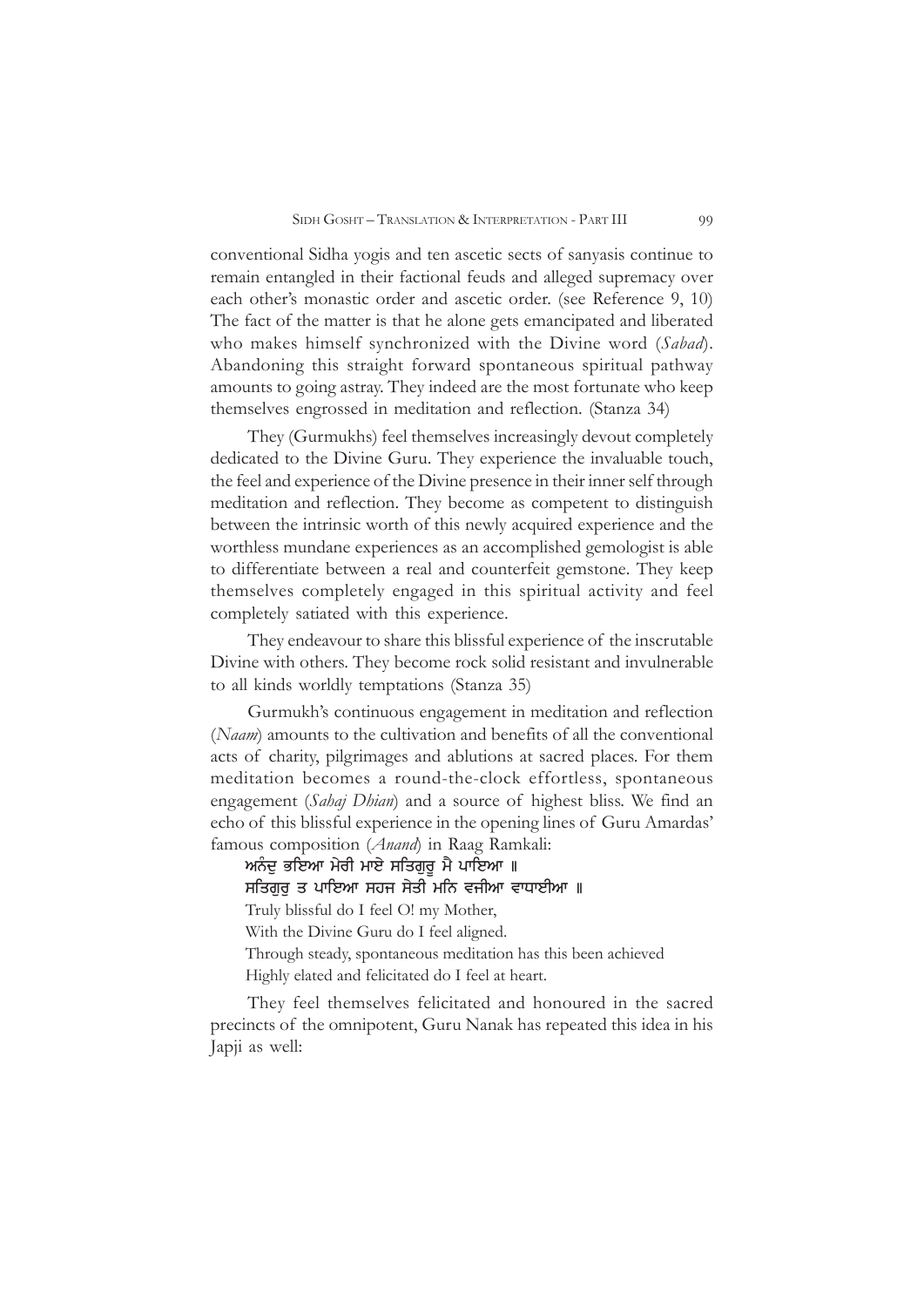## ਪੰਚ ਪਰਵਾਣ ਪੰਚ ਪਰਧਾਨ ॥ ਪੰਚੇ ਪਾਵਹਿ ਦਰਗਹਿ ਮਾਨ ॥ God's chosen ones are approved God's chosen ones are prominent,

God's chosen ones are honoured,

As they get admittance in the Divine Court.

#### Japji, Sri Guru Granth Sahib, p. 2

They become supportive links and bridges for others as well to tread this spiritual pathway to unite with the Divine. (Stanza 36)

Gurmukh by virtue of his meditation and reflection and his communion with the Divine acquires the wisdom amounting to the knowledge contained in ancient Indian Vedas and other Hindu scriptures (simritis).(See Reference 10A). He is blessed with the knowledge and realization of the mystery of Divine omnipresence in all created species. This realization makes him free from all kinds of bias and, prejudices or feelings of ill-will against others. He remains engrossed in meditation upon the Divine since he has realized the whole Divine mystique and mystery. (Stanza 37)

Bereft of Divine Guru's guidance, human mind goes astray and gets filled with wild thoughts. Human efforts, bereft of Divine association, do not yield the desired dividends. Bereft of devotion to the Divine, human mind keeps wavering between conflicting thoughts. Bereft of meditation on the Divine, human mind remains unsatiated and filled with toxic thoughts. Bereft of Divine Guru's guidance, it dies degenerated midway in the journey of life. Human life, bereft of Divine Gurus participation, is a bad bargain indeed. In short, living one dimensional material existence without consciousness of its Divine component is a life not worth living (Stanza 38)

On the contrary, one who aligns with the Divine Guru, emancipates himself. Discarding all his vices and vicious thoughts, he cultivates all the virtues with meditation and reflection. He feels extremely happy and liberated. Such a divinely aligned Gurmukh never feels defeated and cheated in life. Having made such a steady (Sahaj) and life-long investment in the form of meditation and reflection, he feels himself prosperous and affluent in his heart and mind (Stanza 39)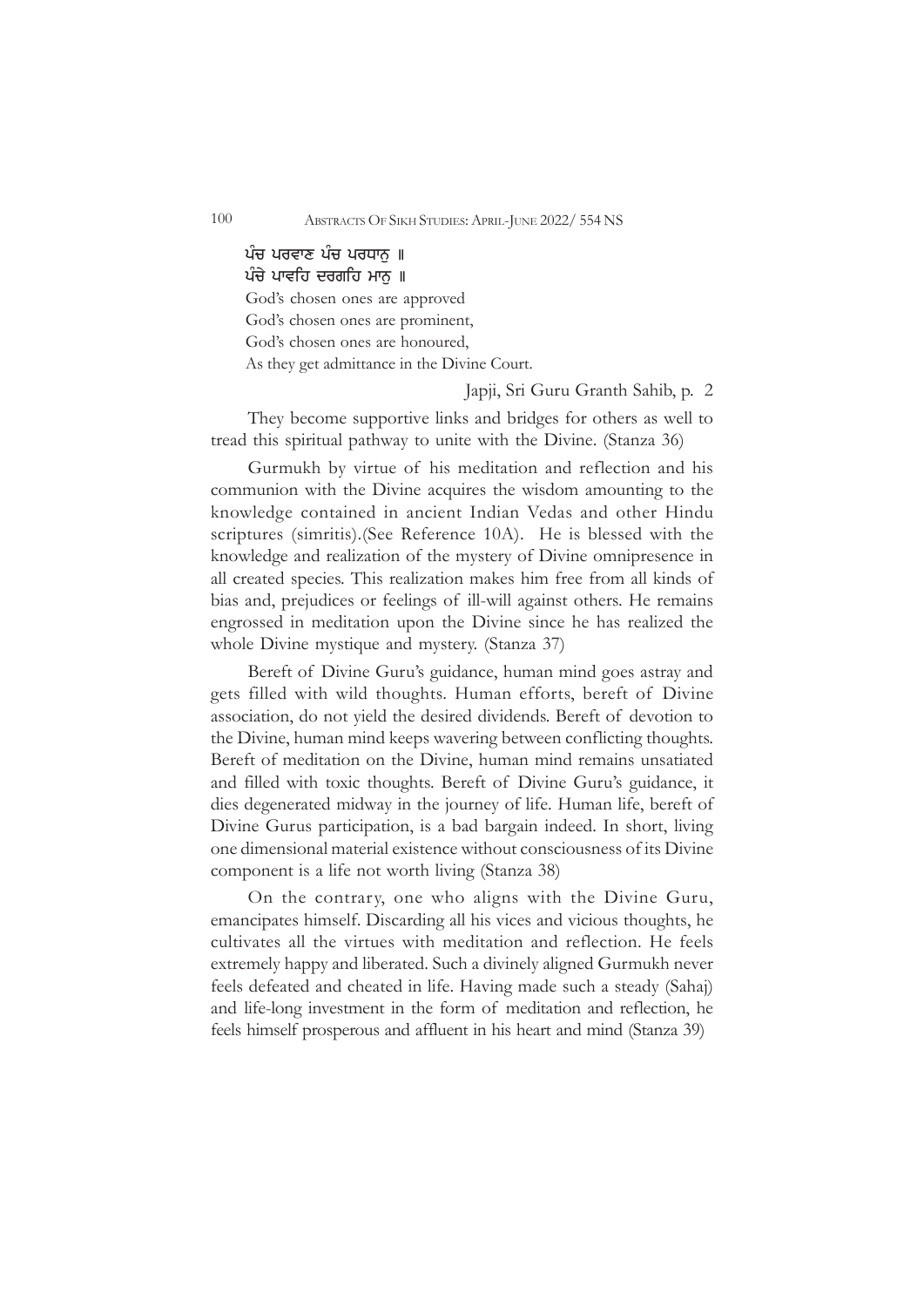Such a devout and spiritually enriched person (Gurmukh) becomes a vehicle, a medium and guide to others as well during his spiritual voyage. Borrowing an analogy from the Hindu mythology of Lord Rama's invasion on Ravana's Srilanka, killing his wife Sita's abductor Ravana, freeing Sita from his captivity with the cooperation and secret intelligence provided by Ravana's rebellous brother Vibhishan and restoring the sea route between the two land masses of India and Sri Lanka, Guru / Baba Nanak equates the liberating role of a spiritually enlightened Gurmukh with the exalted role played by Lord Rama. However what differentiates a Gurmukh from the mythological Rama is the difference between the two spheres of their activity. While Rama's victory over Ravana and Sita's liberation is at the physical and material level, a Gurmukh's emancipatory role is internal and at the spiritual level. It is a Rama-like human conquest over Ravana-like human passions and vices (Panch Vikars) through the cultivation of virtues and virtuous thoughts. It is an internal battle between human aspirations of self-realization and human desires which lead to demonize human beings. A Gurmukh having conquered this internal battle which is far more arduous and greater than Rama's physical conquest, becomes a guiding star, a trail-blazer for million others to treed this spiritual voyage (Pauri/ Stanzas 40)

Moreover, such a devout Gurmukh, cutting the Gordian knot of repeated births and deaths and rebirths or crossing the barriers of mortality, finds a honourable reception in the Divine court. Being continuously engaged in willing, spontaneous meditation and reflection, he develops a sensibility to discriminate between good and evil men and matters. As he is destined to be in constant communion with the Divine, nothing can block his passage to divinity. (Pauri / Stanza 41)

Since a Gurmukh's entire being is replete with the immaculate Divine consciousness, he is able to incinerate all traces of human ego from his system. As he remains engrossed in meditation and reflection round the clock, he becomes completely identified with the Divine. Since a Gurmukh is the finest human specimen by virtue of his leading a life of meditation and reflection, he experiences the omnipresent presence of the Divine all across the continents and the entire universe. (Pauri/ Stanza 42)